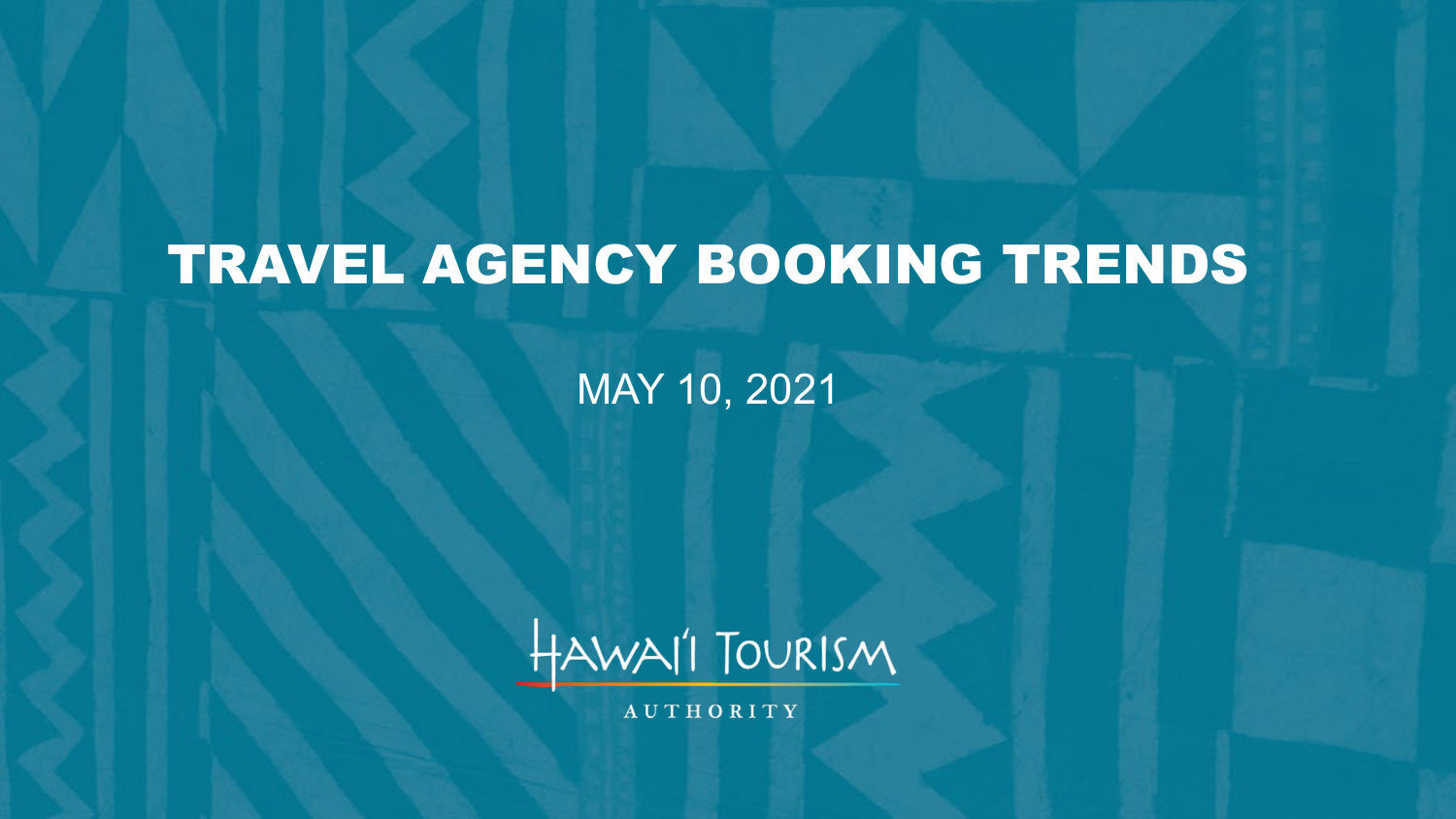# Global Agency Pro

- HTA subscribes to Global Agency Pro, an online travel distribution system consisting of Travel Agency data.
- Global Agency Pro provides access to over 90% of the world's Travel Agency airline transactions.
- The database consists of five years of historical ticketing data and one year of advance purchase data.
- The information is updated daily with a recency of two days prior to current date.

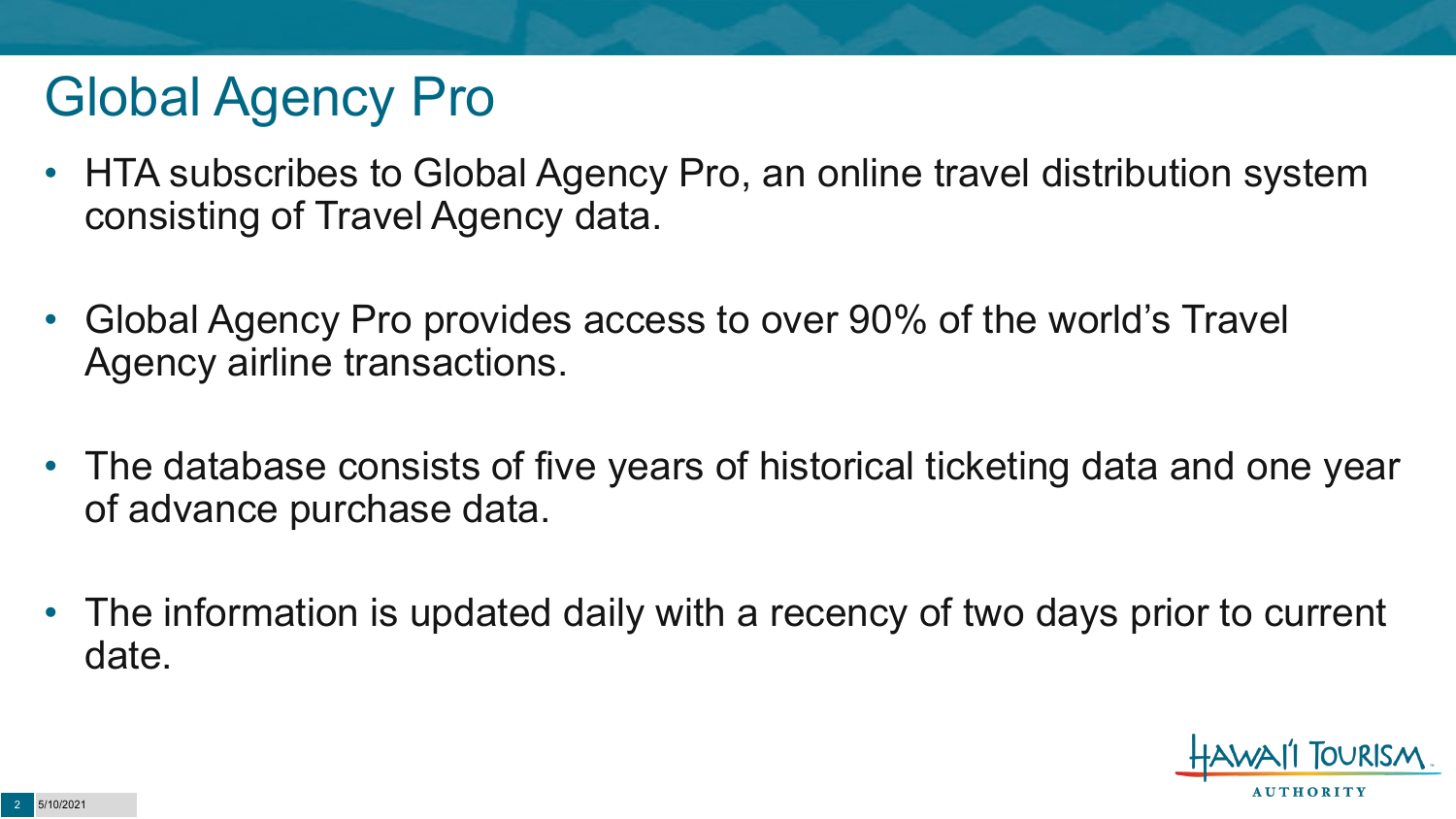# Global Agency Pro Index

#### • Bookings

– Net sum of the number of visitors (i.e., excluding Hawai'i residents and inter-island travelers) from Sales transactions counted, including Exchanges and Refunds.

#### • Booking Date

– The date on which the ticket was purchased by the passenger. Also known as the Sales Date.

#### • Travel Date

– The date on which travel is expected to take place.

#### • Point of Origin Country

– The country which contains the airport at which the ticket started.

#### • Travel Agency

– Travel Agency associated with the ticket is doing business (DBA).

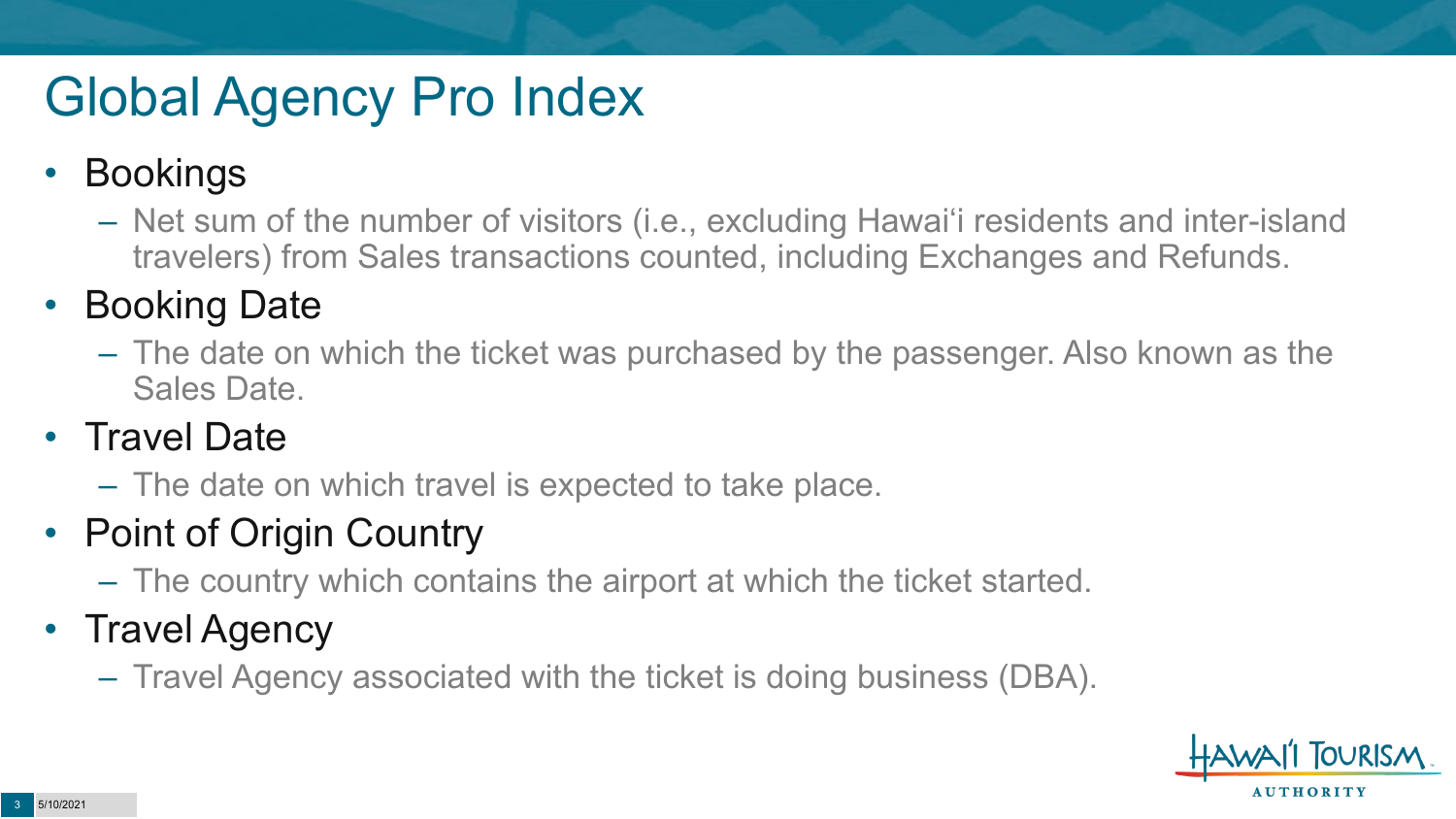US

#### Travel Agency Booking Pace for Future Arrivals, by Month

#### Travel Agency Booking Pace for Future Arrivals, by Quarter





**OURISM** 

**AUTHORITY** 

4 5/10/2021

Source: Global Agency Pro as of 05/08/21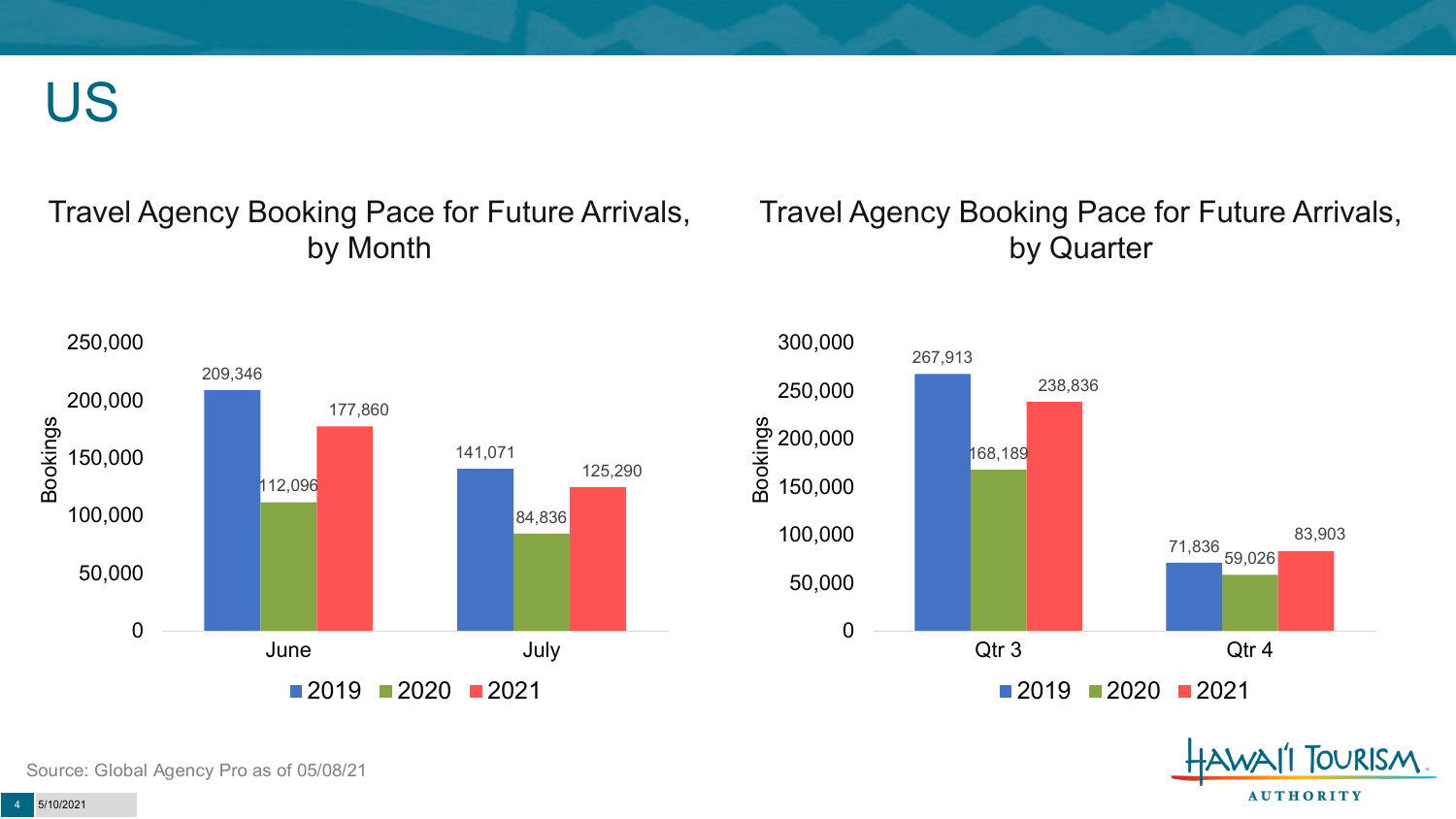

#### Travel Agency Booking Pace for Future Arrivals, by Month



#### Travel Agency Booking Pace for Future Arrivals, by Quarter





Source: Global Agency Pro as of 05/08/21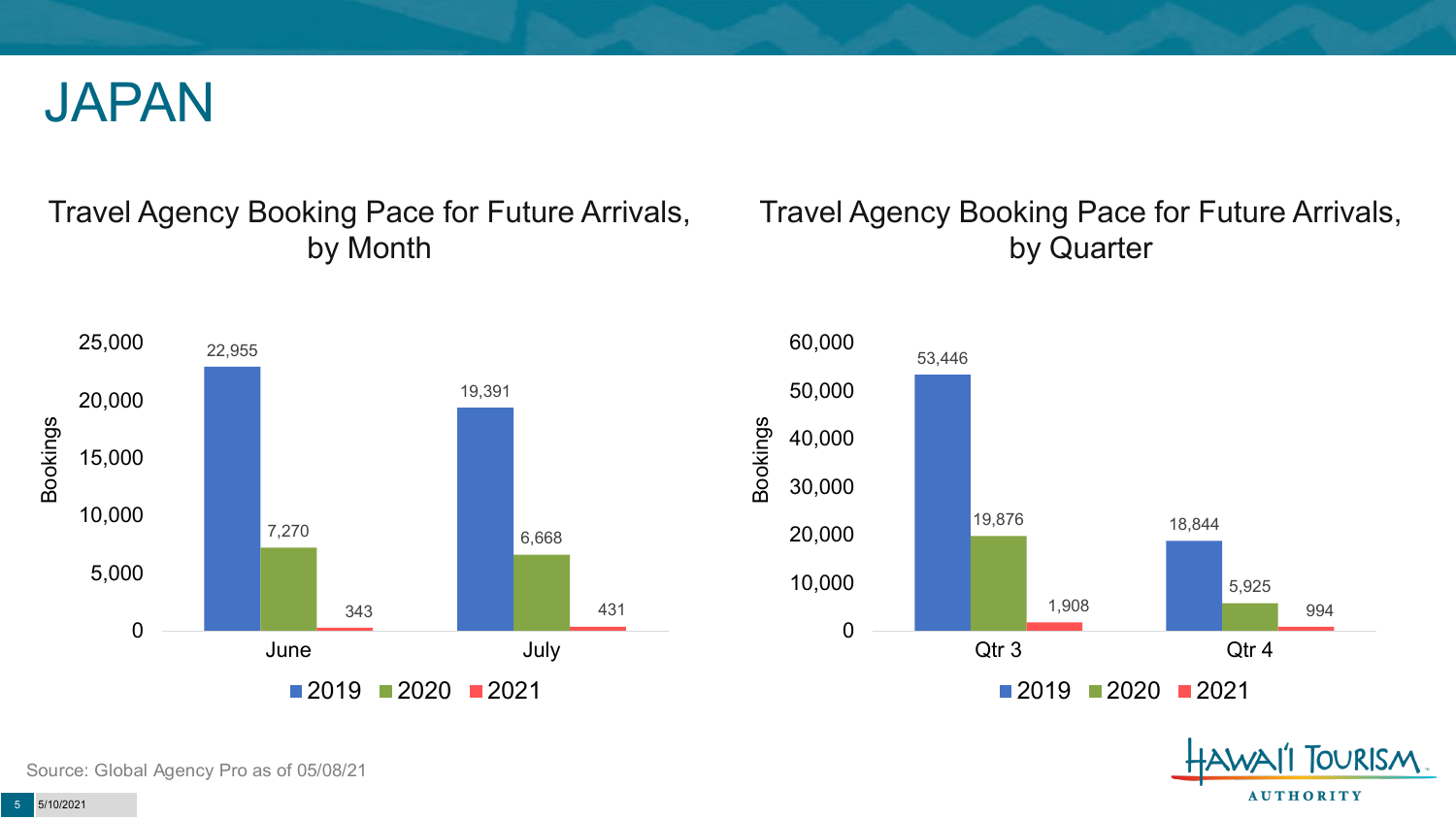### CANADA

#### Travel Agency Booking Pace for Future Arrivals, by Month



#### Travel Agency Booking Pace for Future Arrivals, by Quarter





Source: Global Agency Pro as of 05/08/21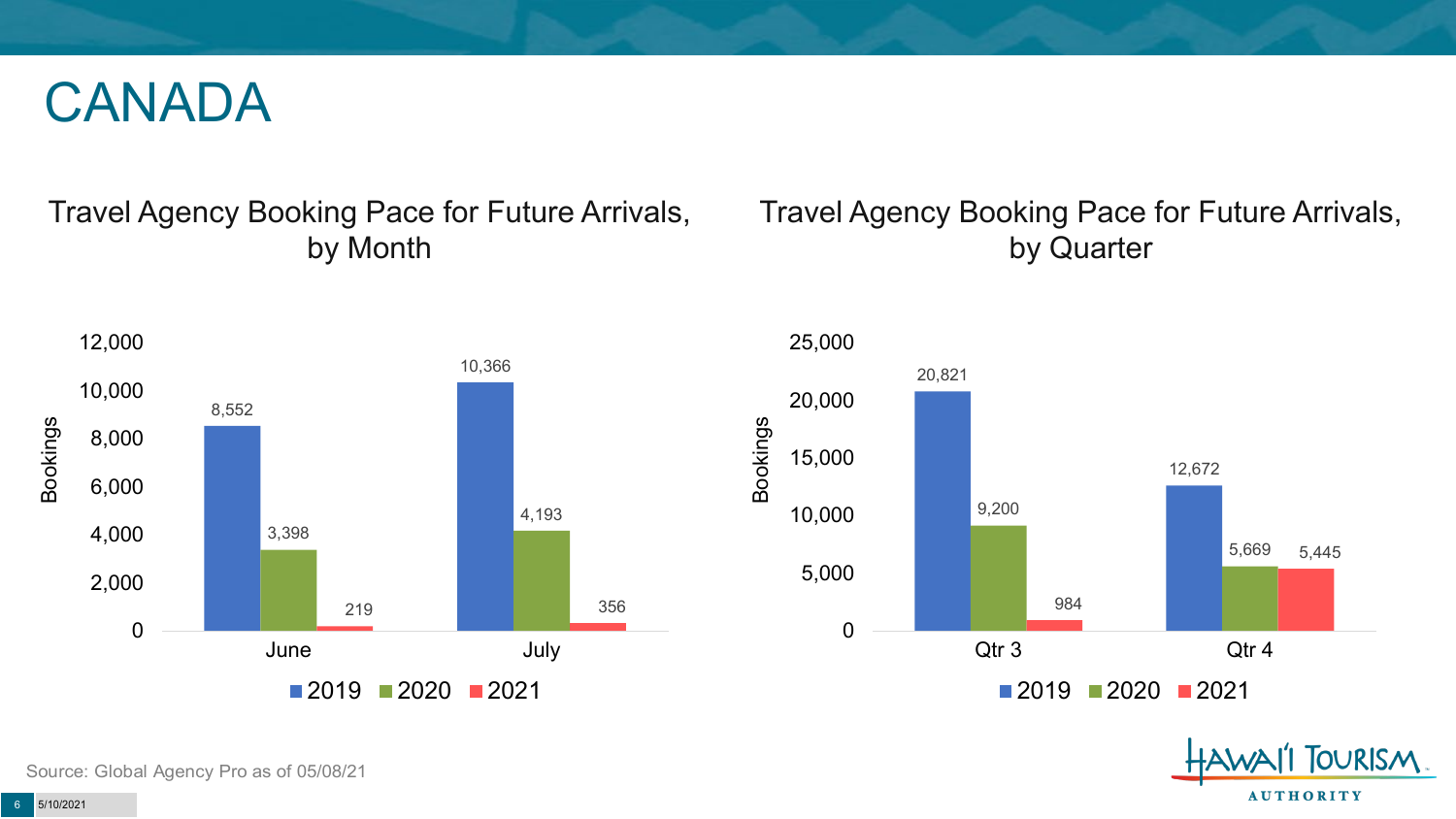### KOREA

#### Travel Agency Booking Pace for Future Arrivals, by Month

#### Travel Agency Booking Pace for Future Arrivals, by Quarter







Source: Global Agency Pro as of 05/08/21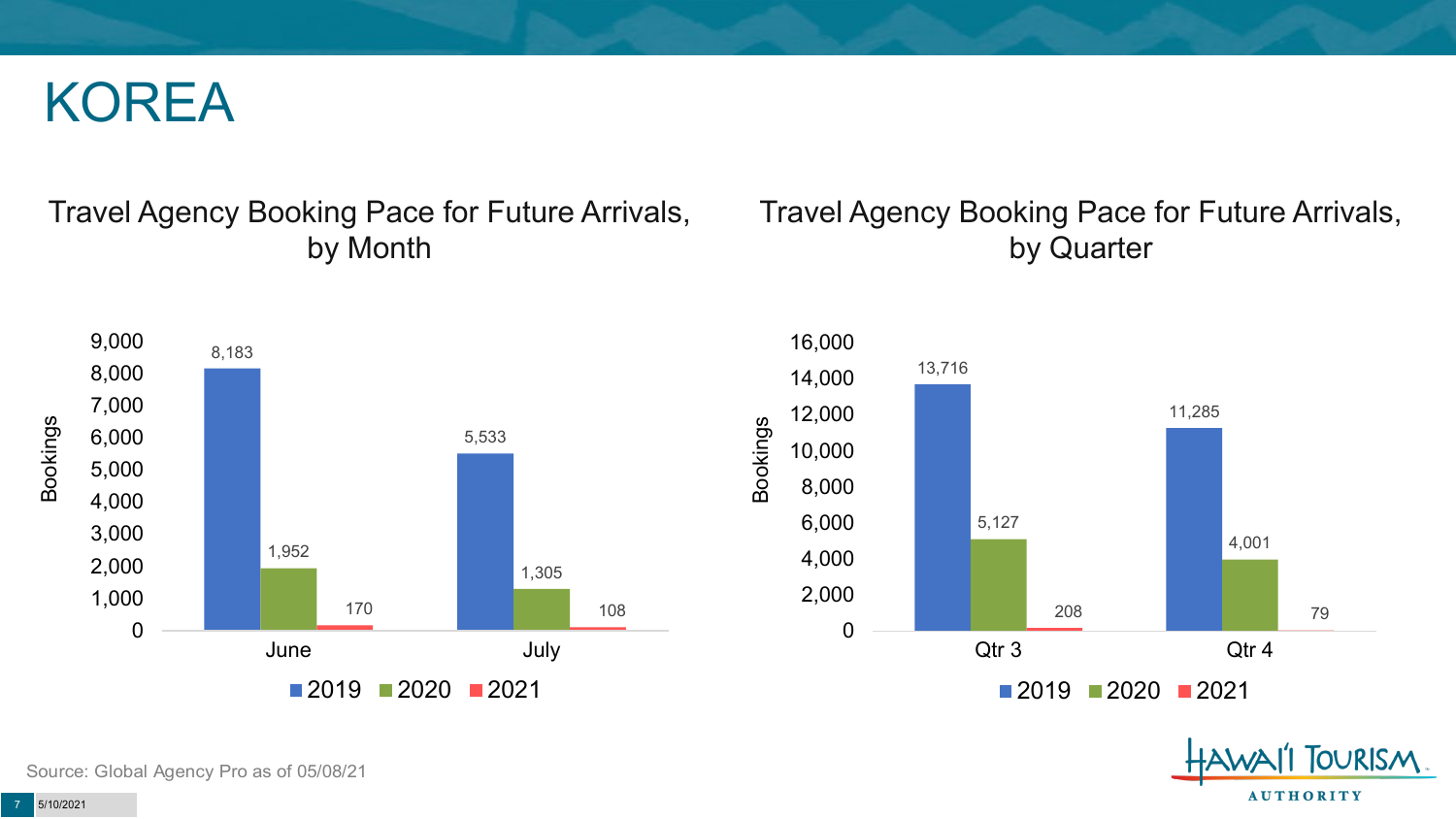### AUSTRALIA

#### Travel Agency Booking Pace for Future Arrivals, by Month



#### Travel Agency Booking Pace for Future Arrivals, by Quarter





Source: Global Agency Pro as of 05/08/21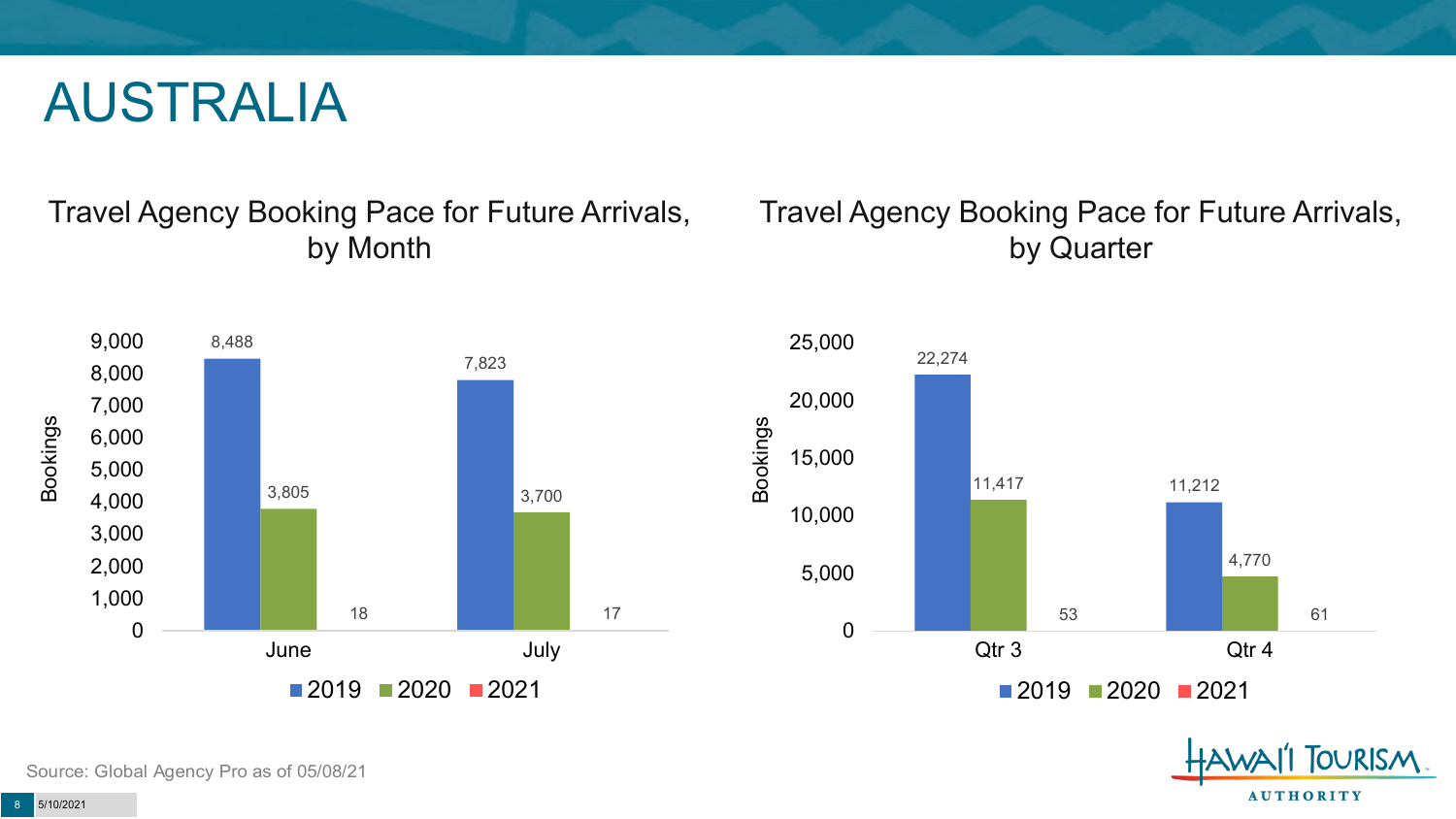# O'ahu by Month 2021









 $2019$  2020 2021



Source: Global Agency Pro as of 05/08/21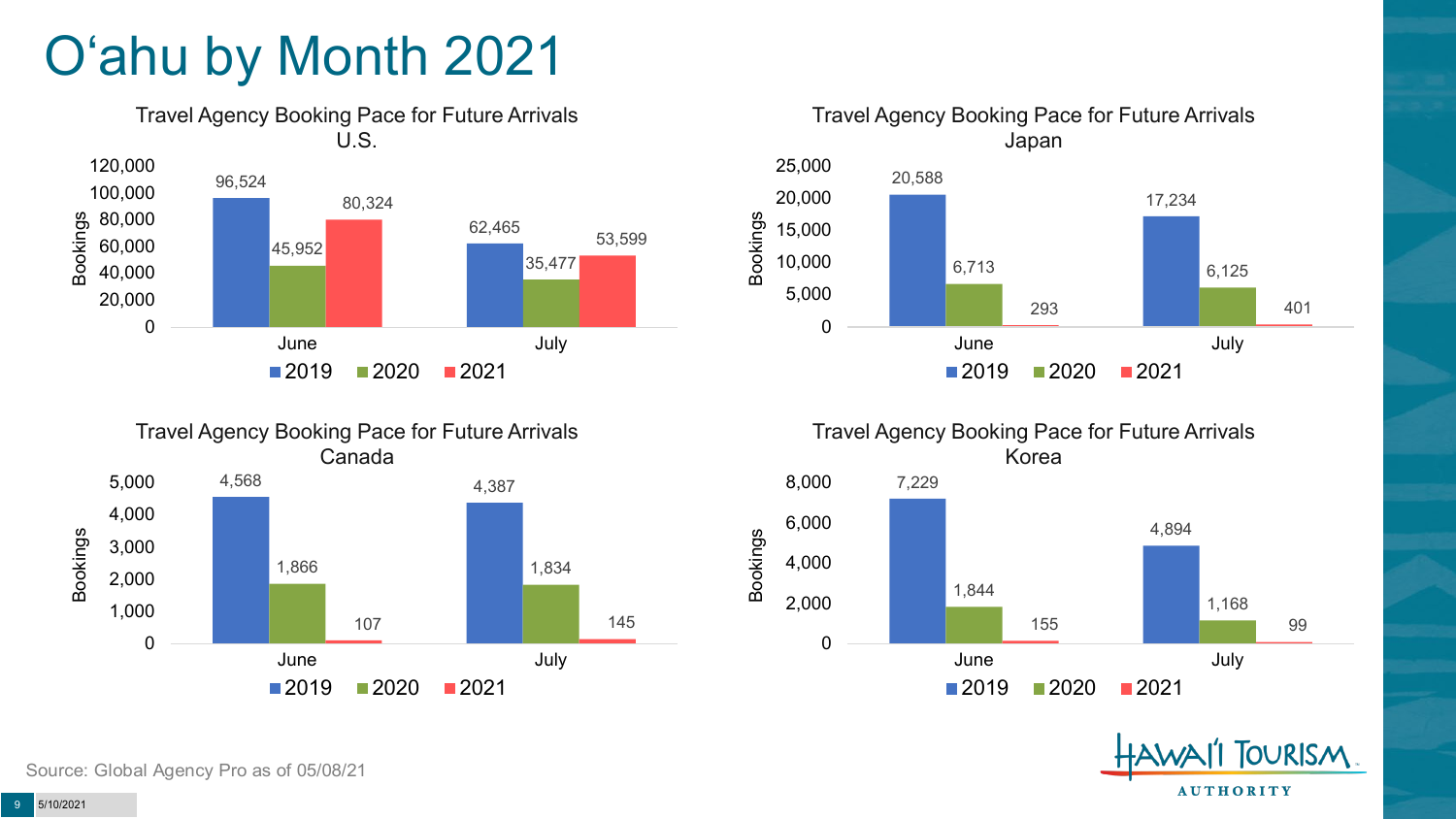# O'ahu by Month 2021 (cont.)





Source: Global Agency Pro as of 05/08/21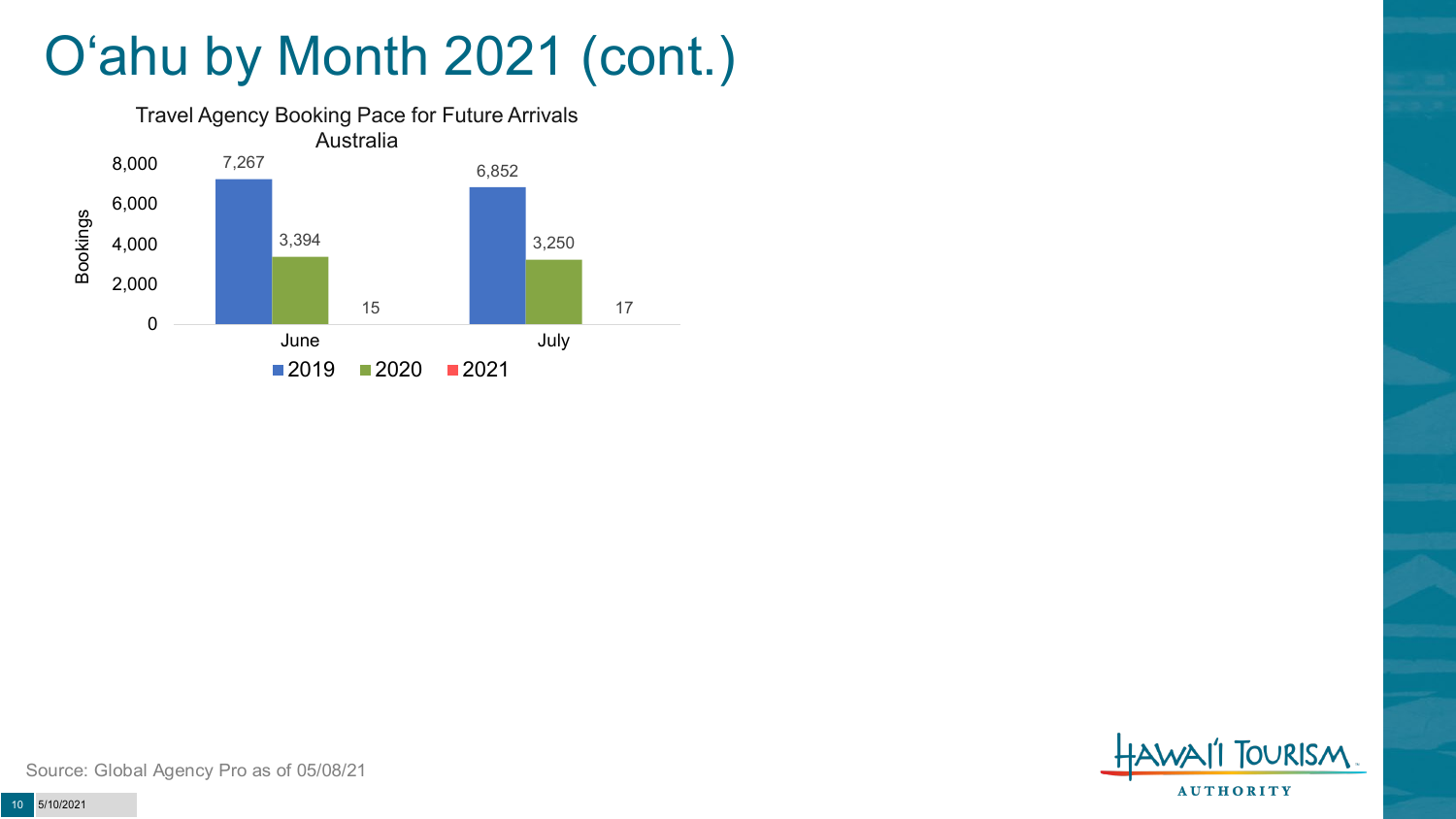# O'ahu by Quarter 2021











Source: Global Agency Pro as of 05/08/21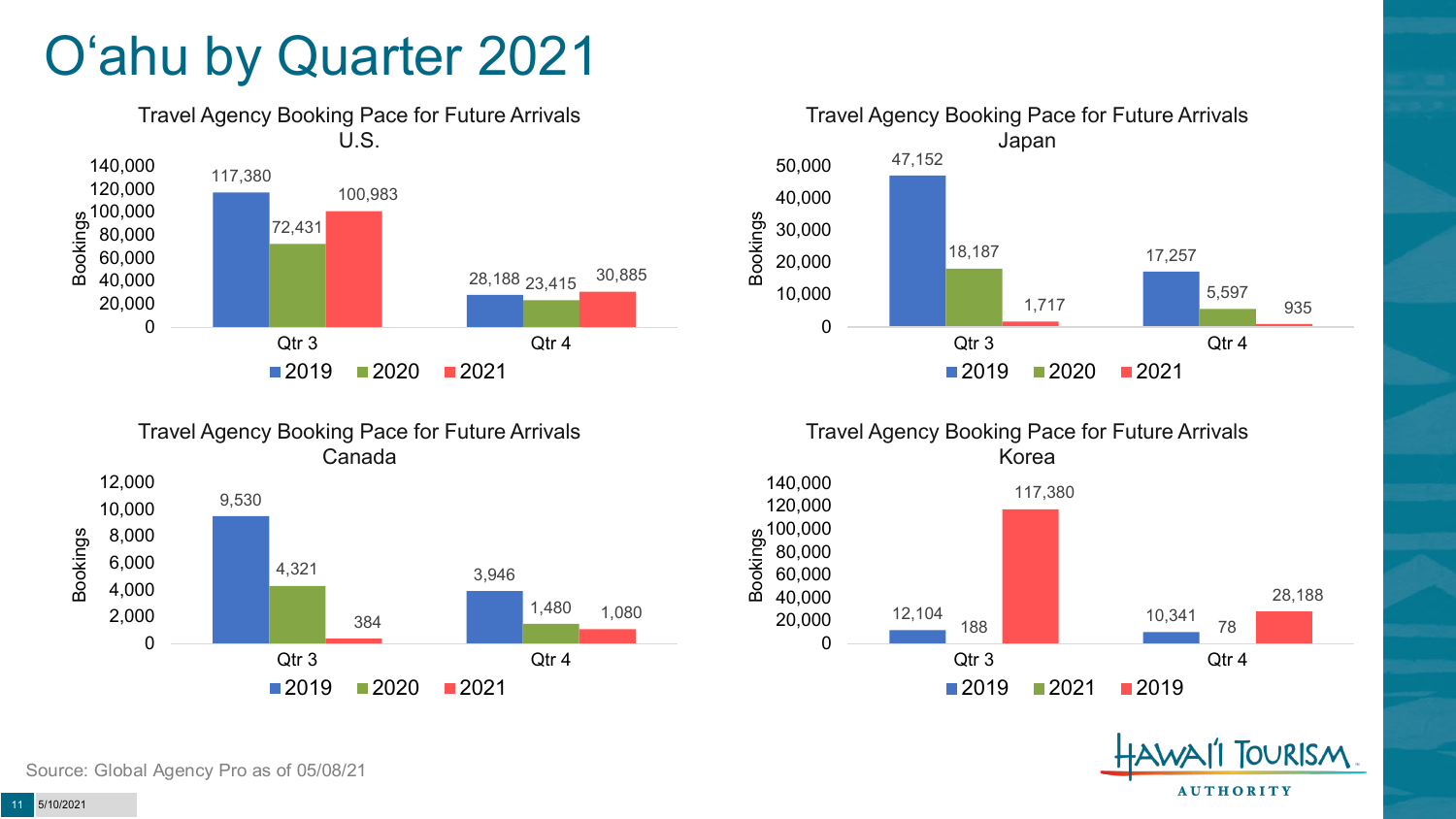## O'ahu by Quarter 2021 (cont.)





Source: Global Agency Pro as of 05/08/21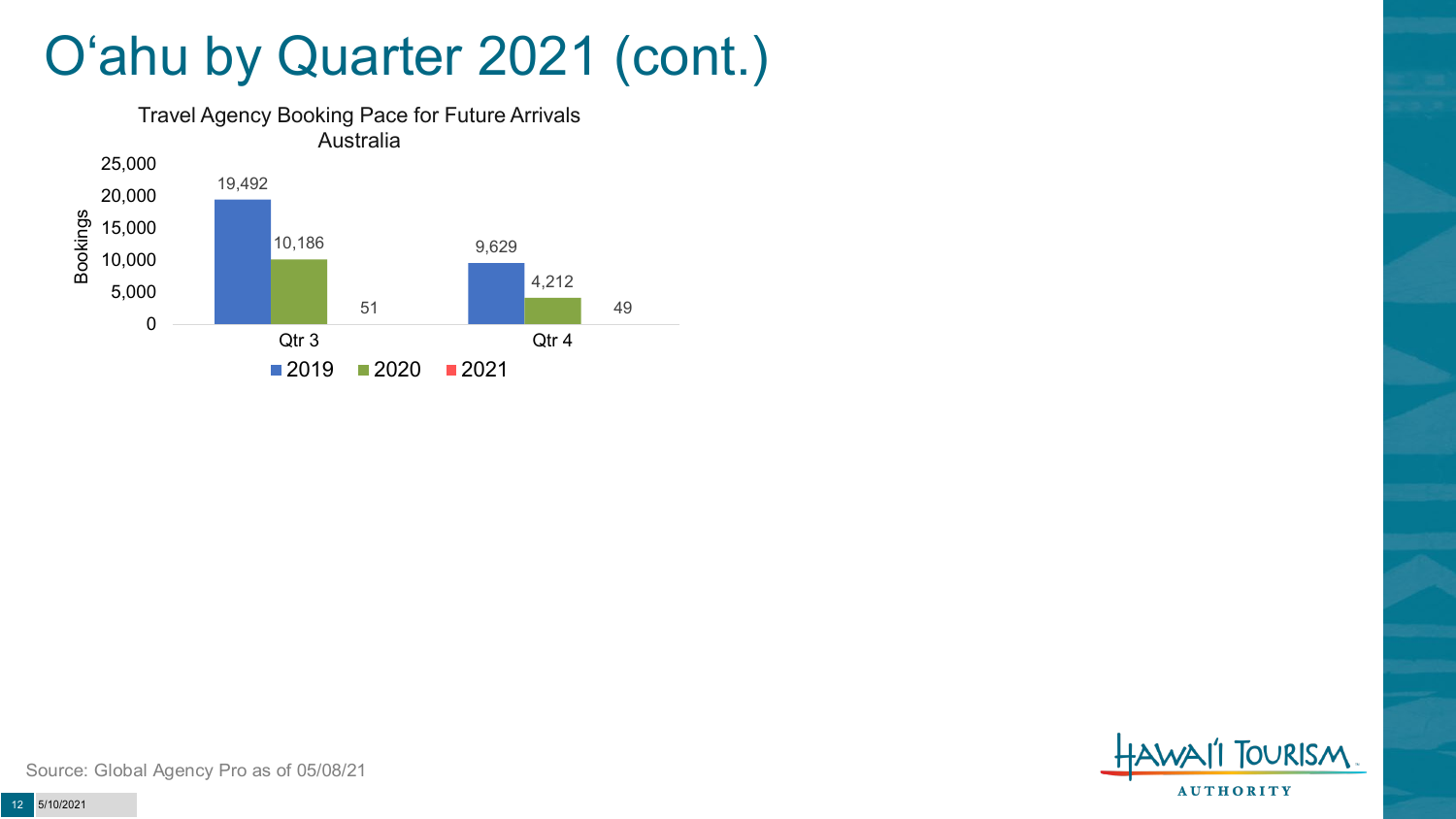# Maui by Month 2021







Travel Agency Booking Pace for Future Arrivals Korea 624 700

Bookings





Source: Global Agency Pro as of 05/08/21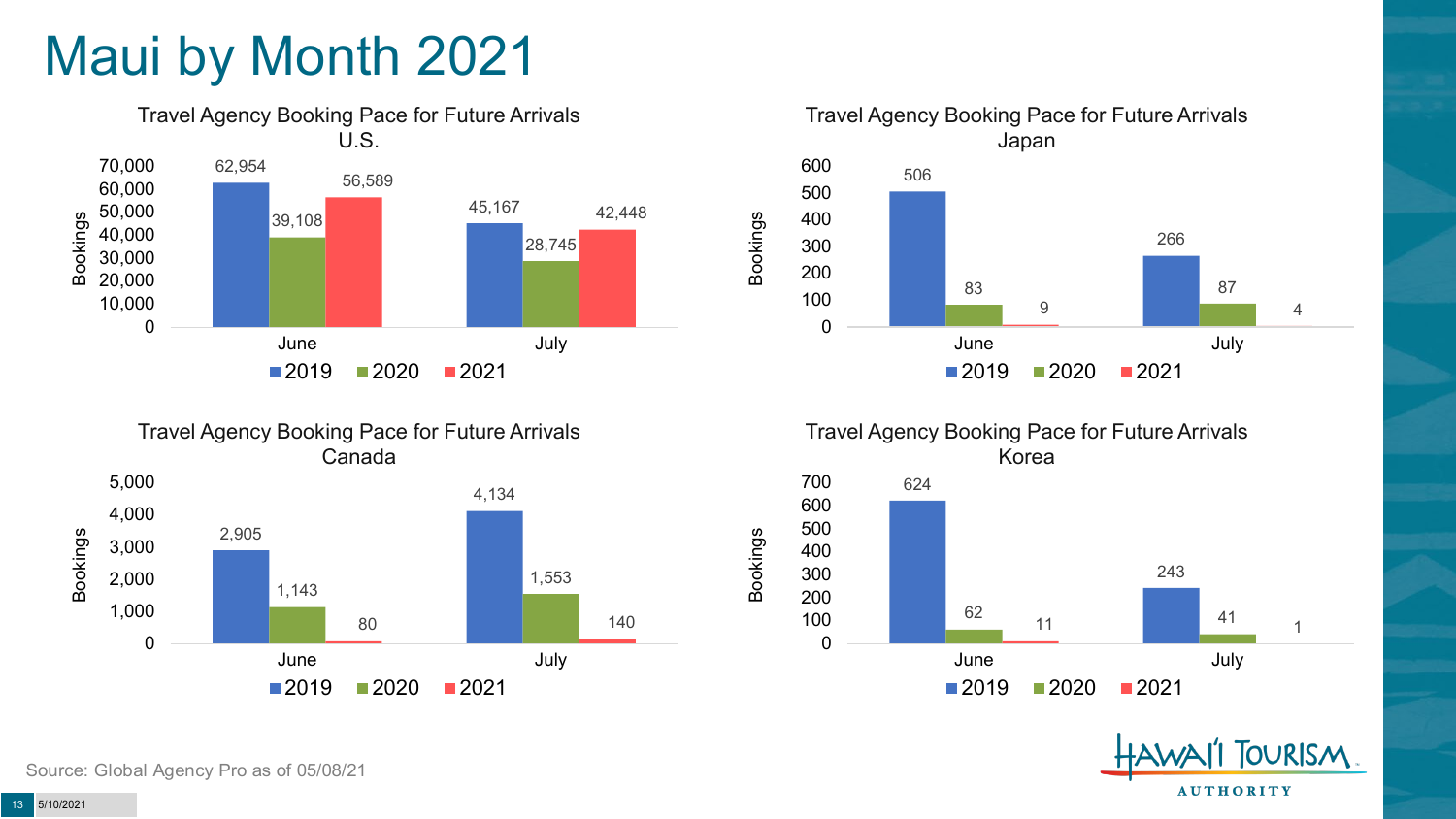# Maui by Month 2021 (cont.)





Source: Global Agency Pro as of 05/08/21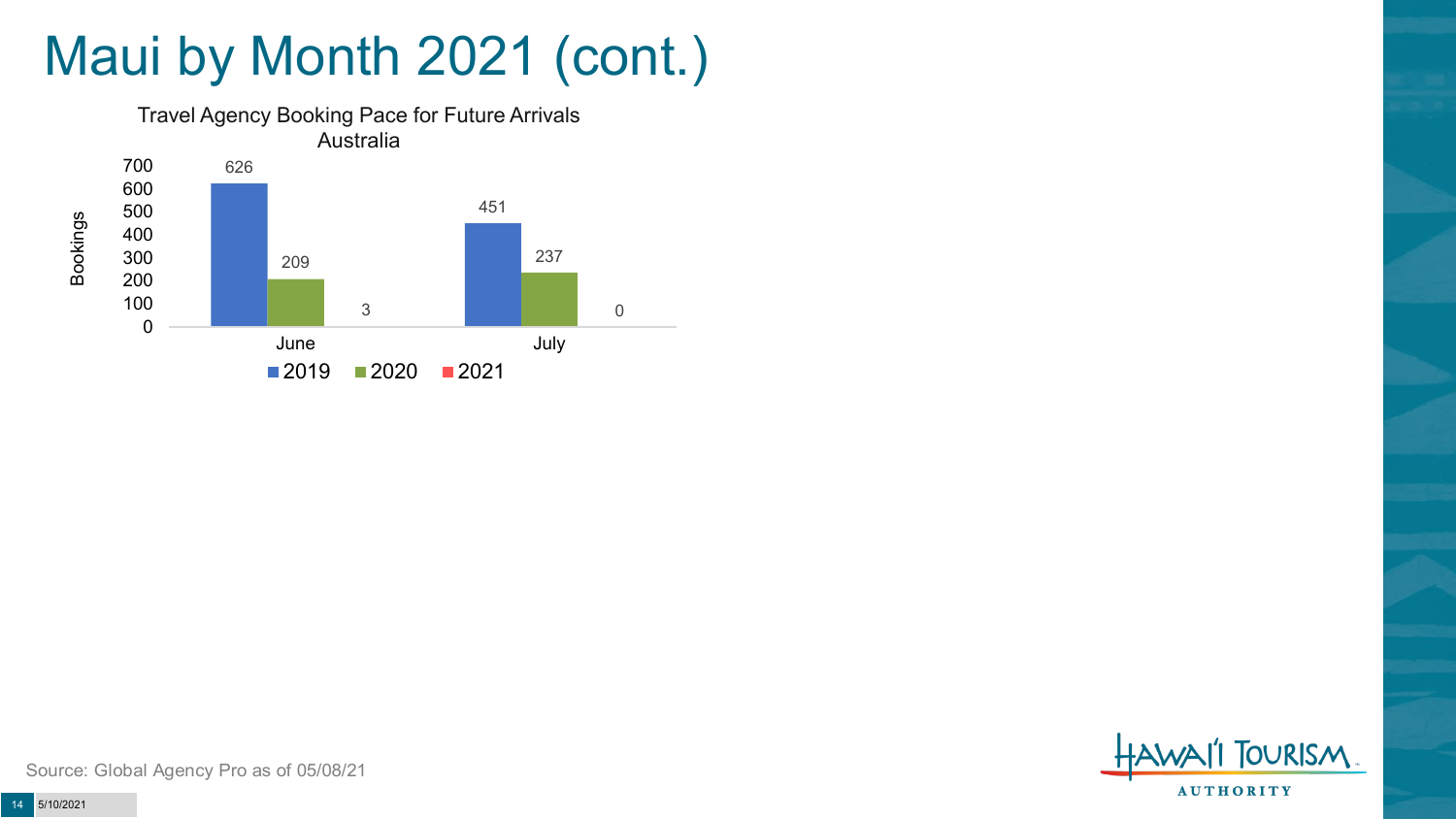### Maui by Quarter 2021







Travel Agency Booking Pace for Future Arrivals Korea



Bookings

**OURISM AUTHORITY** 

Source: Global Agency Pro as of 05/08/21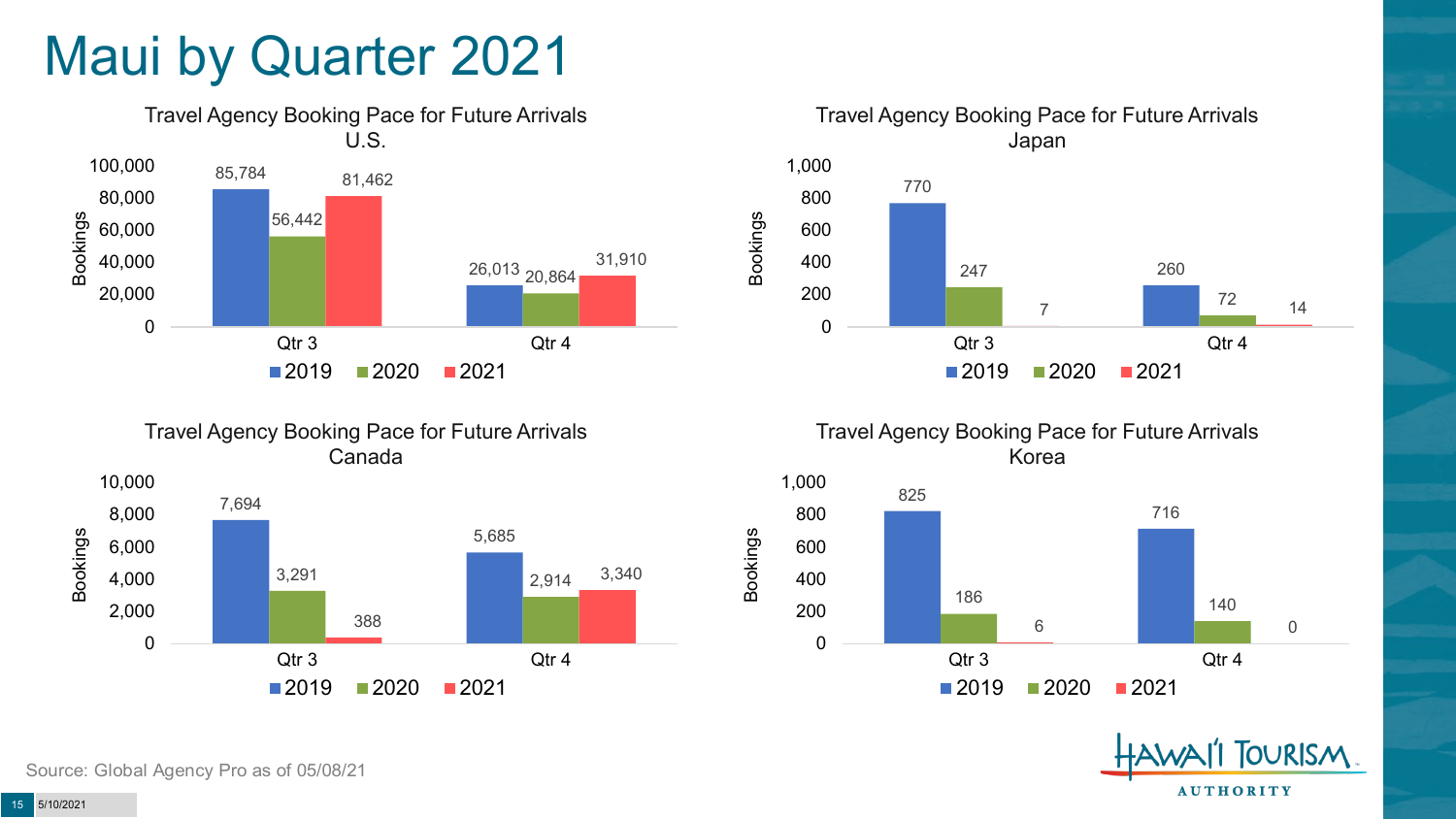### Maui by Quarter 2021 (cont.)





Source: Global Agency Pro as of 05/08/21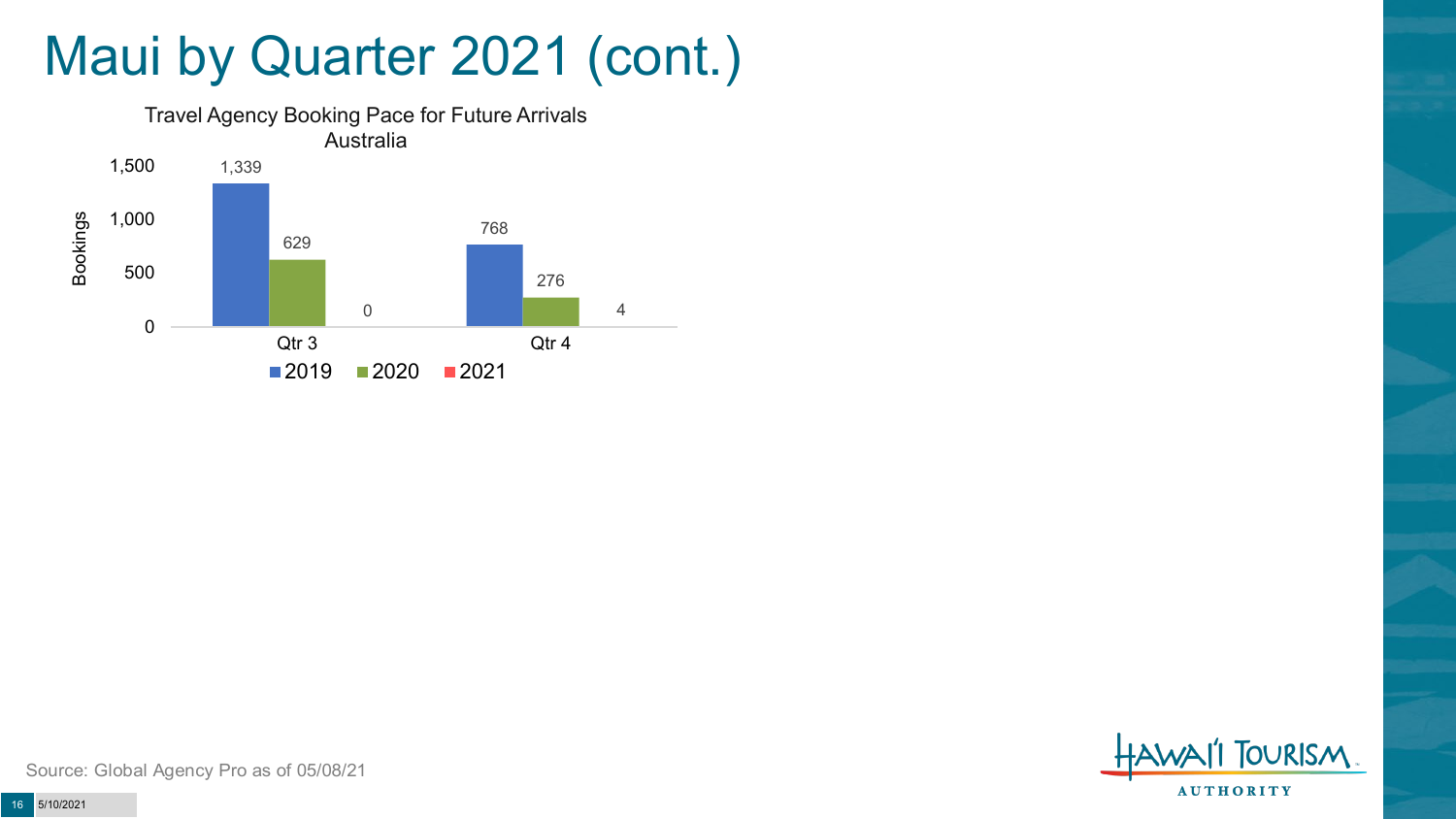# Moloka'i by Month 2021





Japan  $\Omega$  0 0 0 June July Bookings 2020 2021

Travel Agency Booking Pace for Future Arrivals



Bookings



Source: Global Agency Pro as of 05/08/21

Bookings

Bookings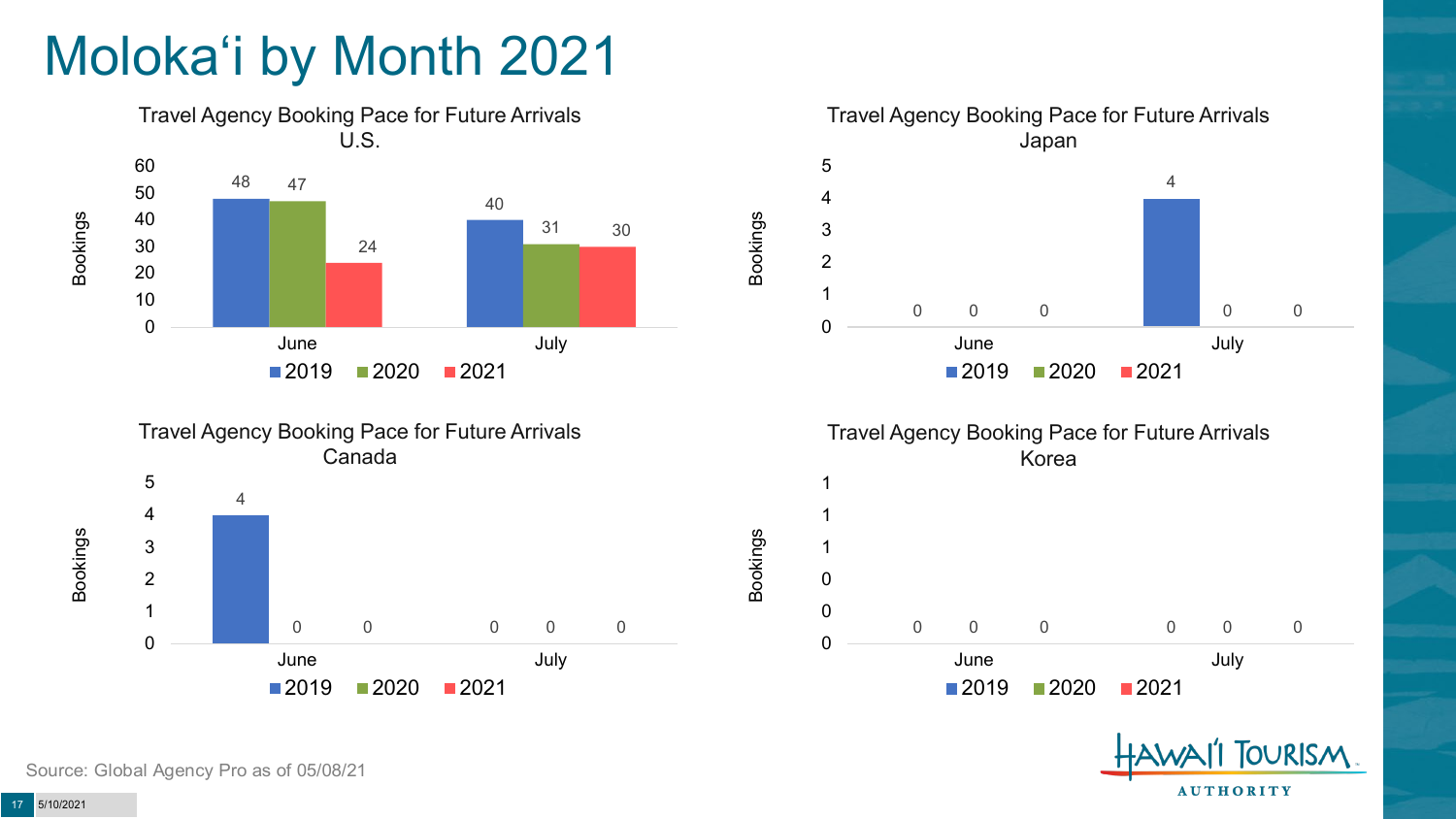# Moloka'i by Month 2021 (cont.)



**TOURISM AUTHORITY** 

Source: Global Agency Pro as of 05/08/21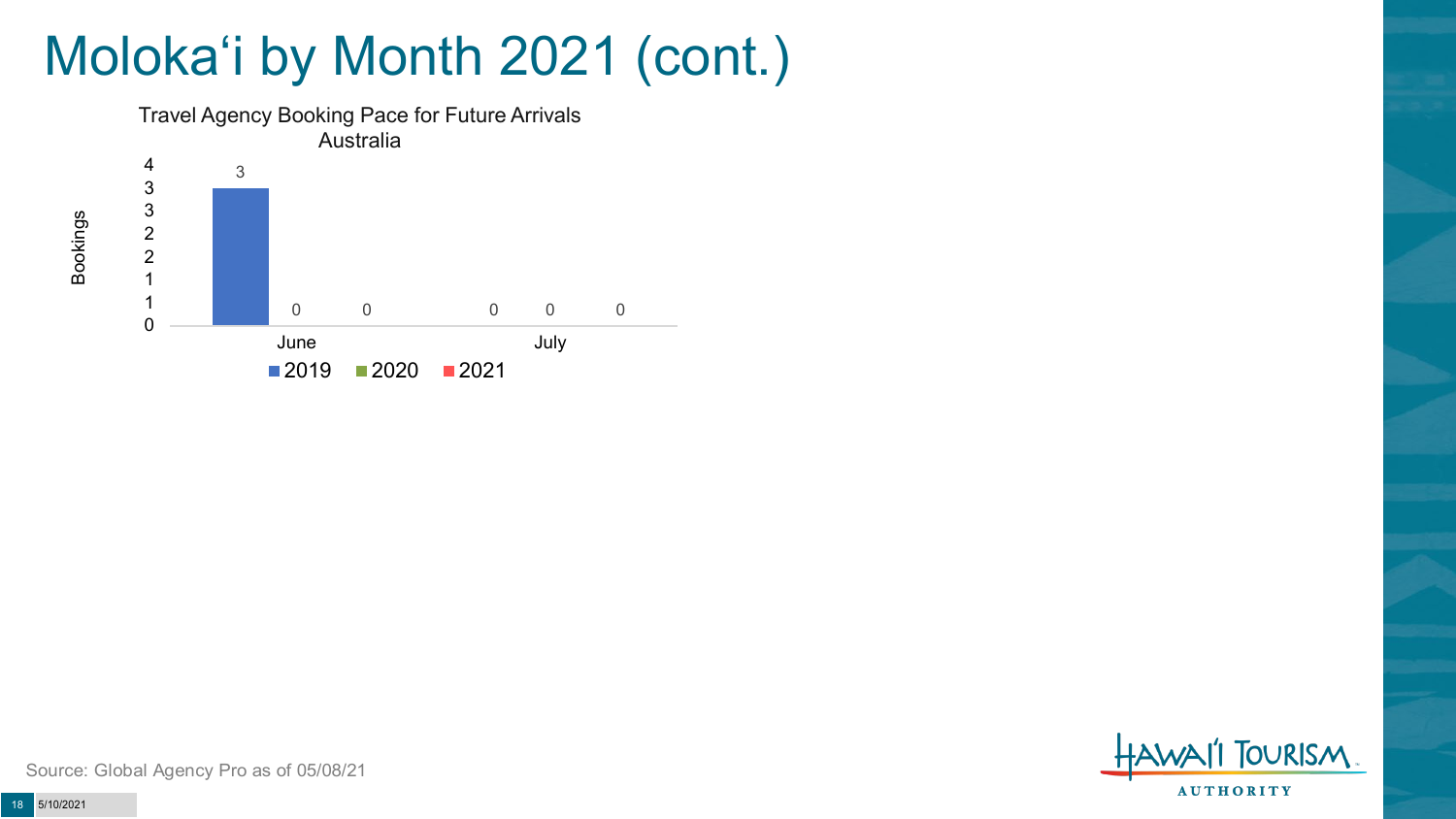# Moloka'i by Quarter 2021









Bookings



Source: Global Agency Pro as of 05/08/21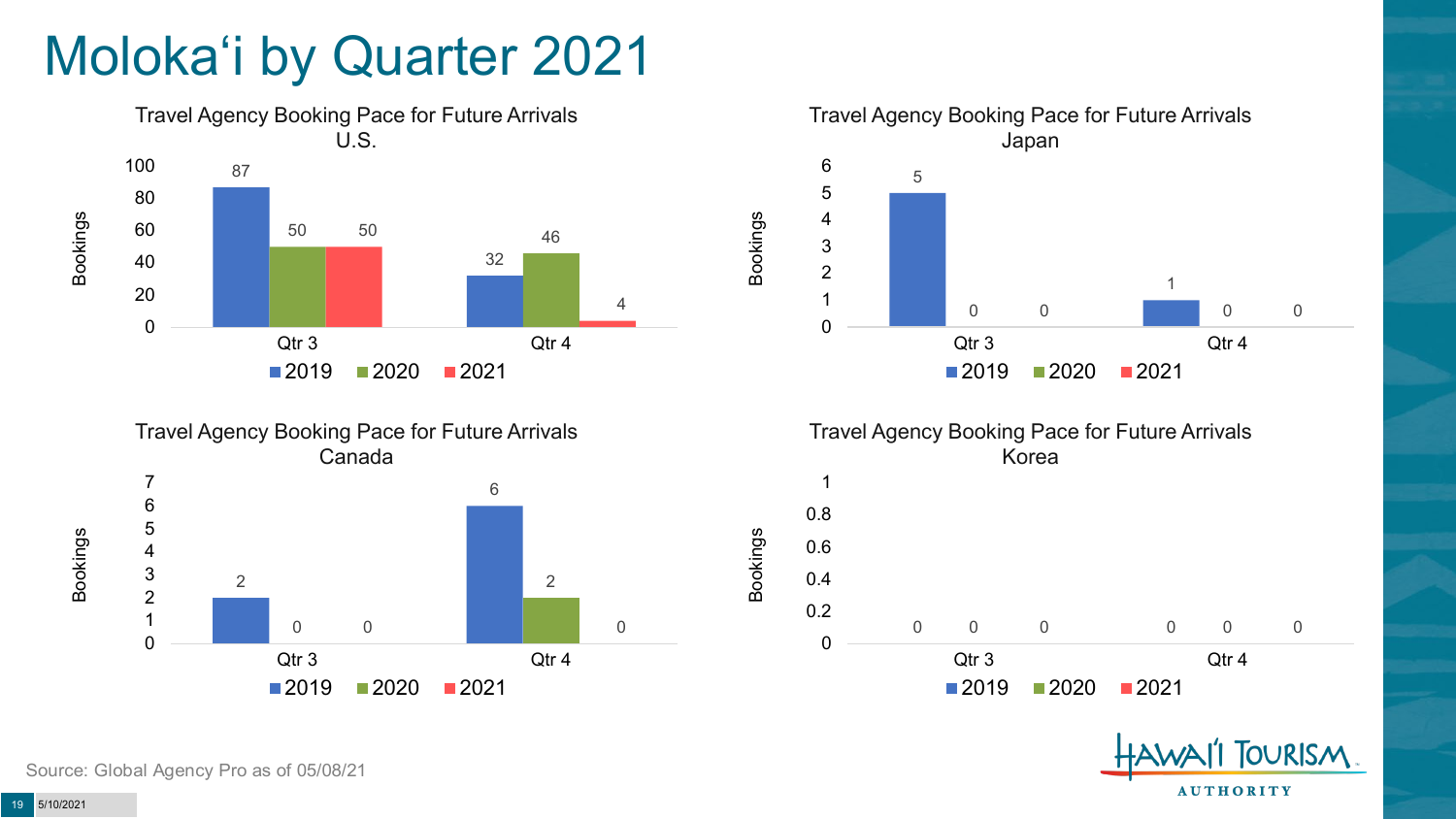# Moloka'i by Quarter 2021 (cont.)



**TOURISM AUTHORITY** 

Source: Global Agency Pro as of 05/08/21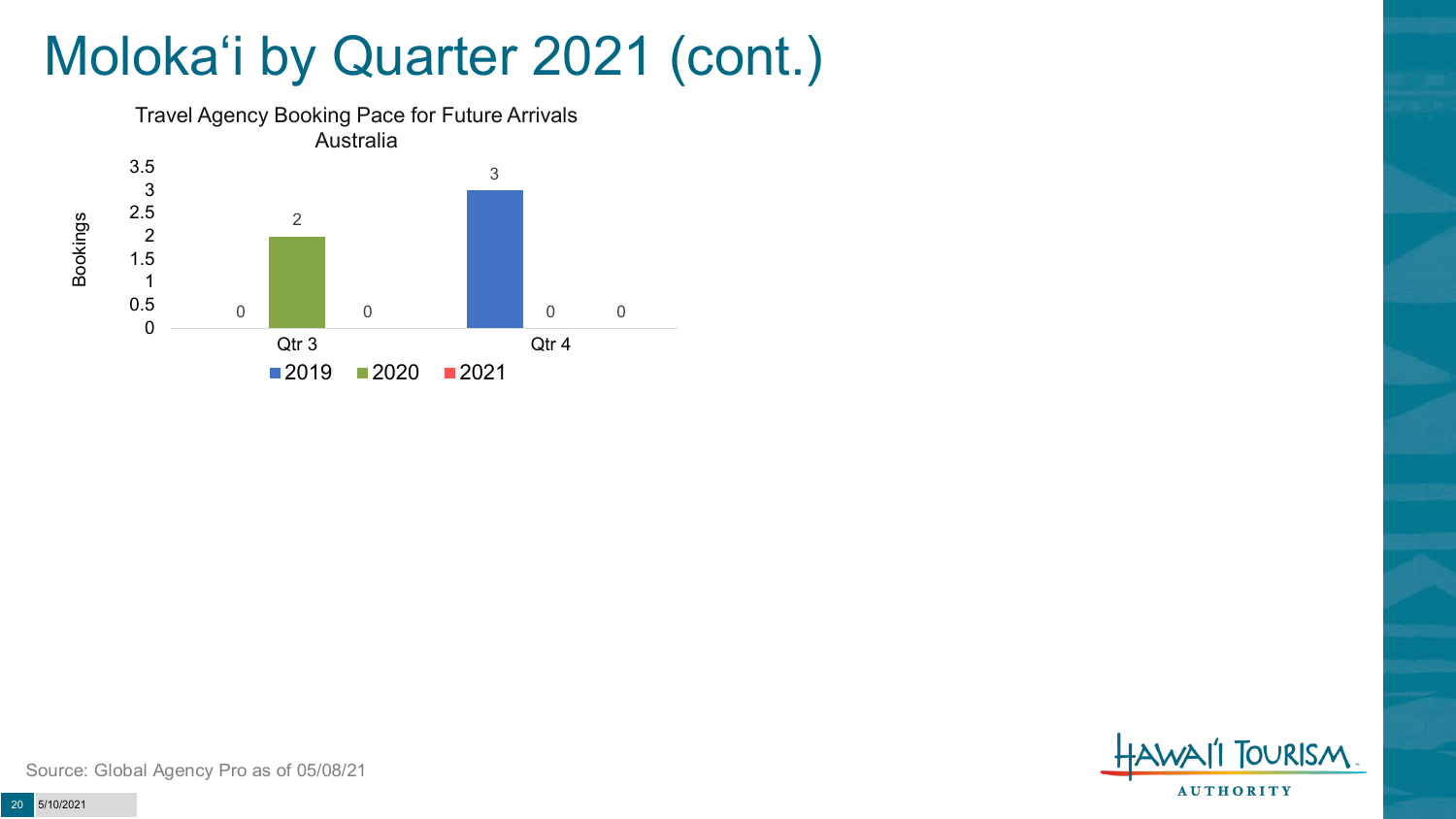# Lāna'i by Month 2021







Travel Agency Booking Pace for Future Arrivals Korea

Bookings





Source: Global Agency Pro as of 05/08/21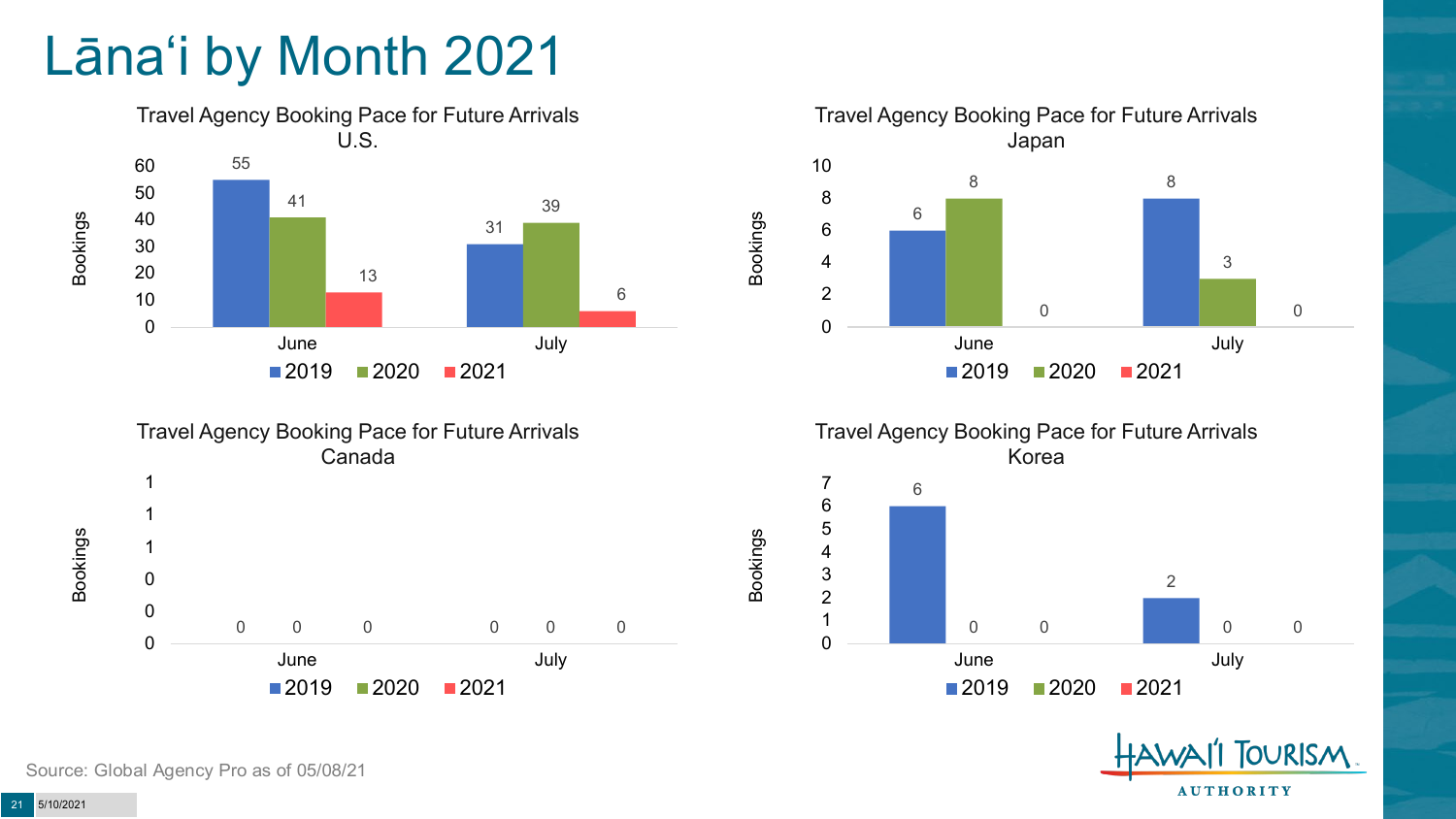# Lāna'i by Month 2021 (cont.)



**TOURISM AUTHORITY** 

Source: Global Agency Pro as of 05/08/21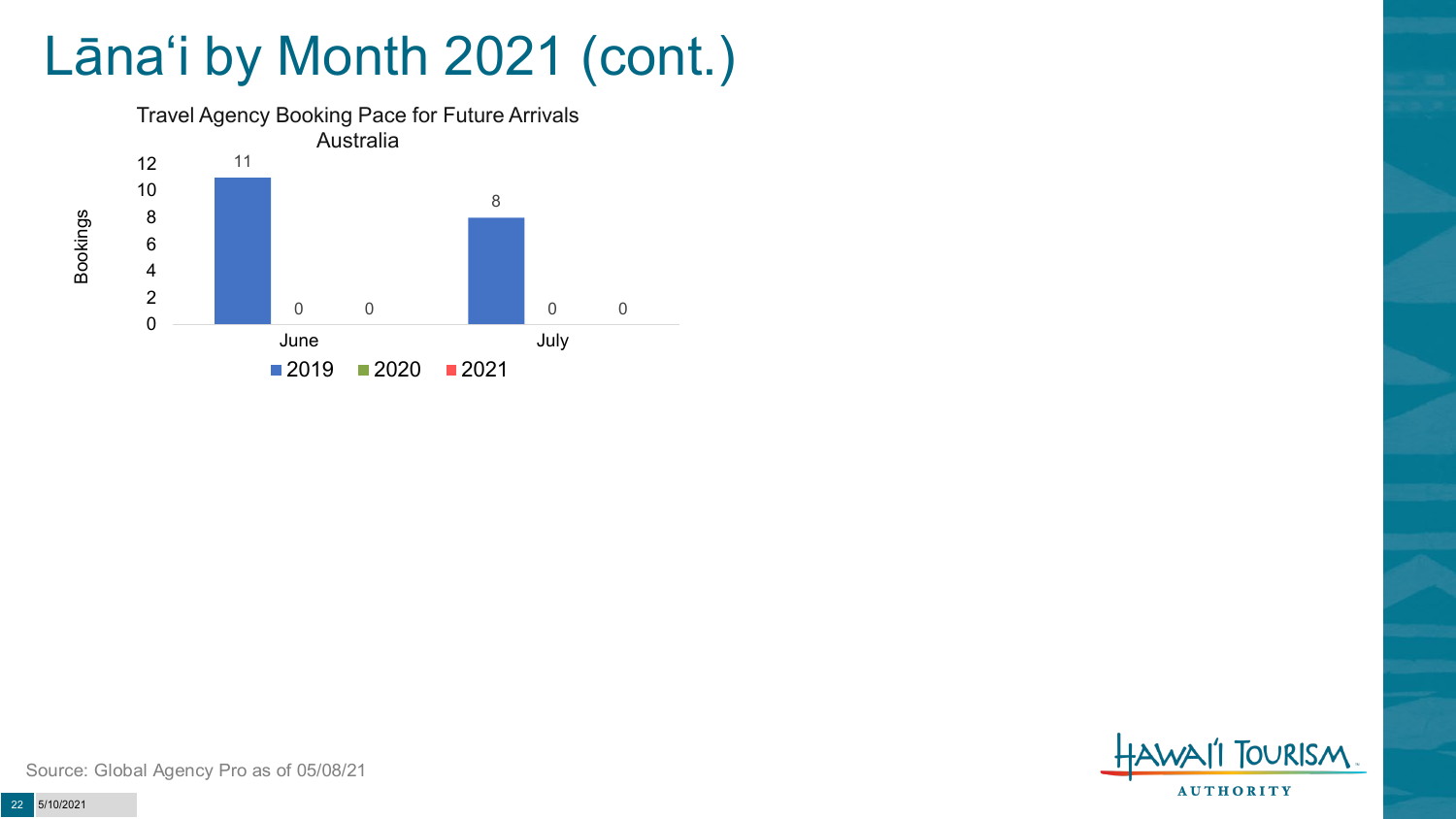### Lāna'i by Quarter 2021





Travel Agency Booking Pace for Future Arrivals Japan 0 Qtr 3 Qtr 4 Bookings  $\blacksquare$  2021  $\blacksquare$  2019  $\blacksquare$  2020



Bookings





Source: Global Agency Pro as of 05/08/21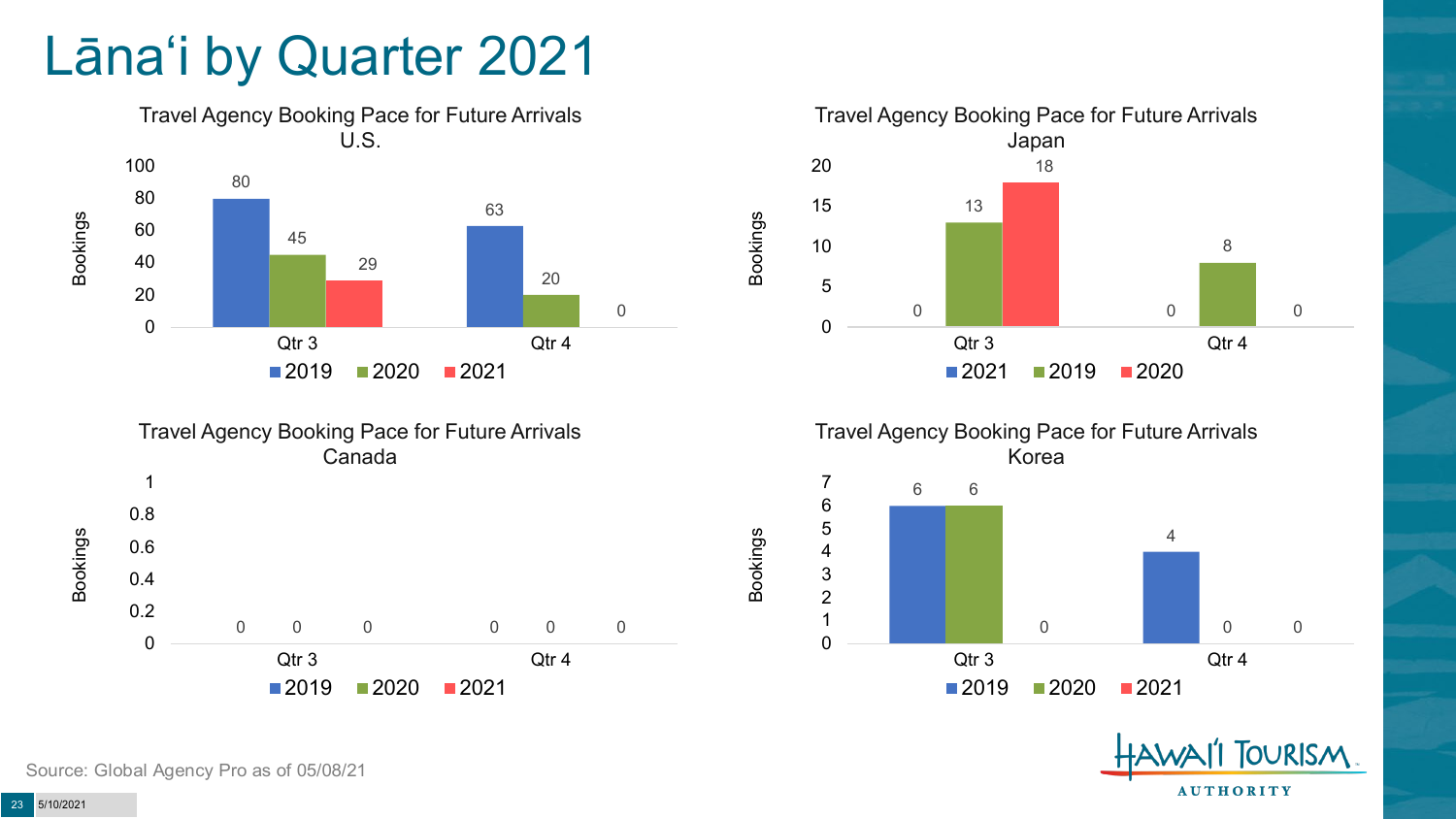### Lāna'i by Quarter 2021 (cont.)



**TOURISM AUTHORITY** 

Source: Global Agency Pro as of 05/08/21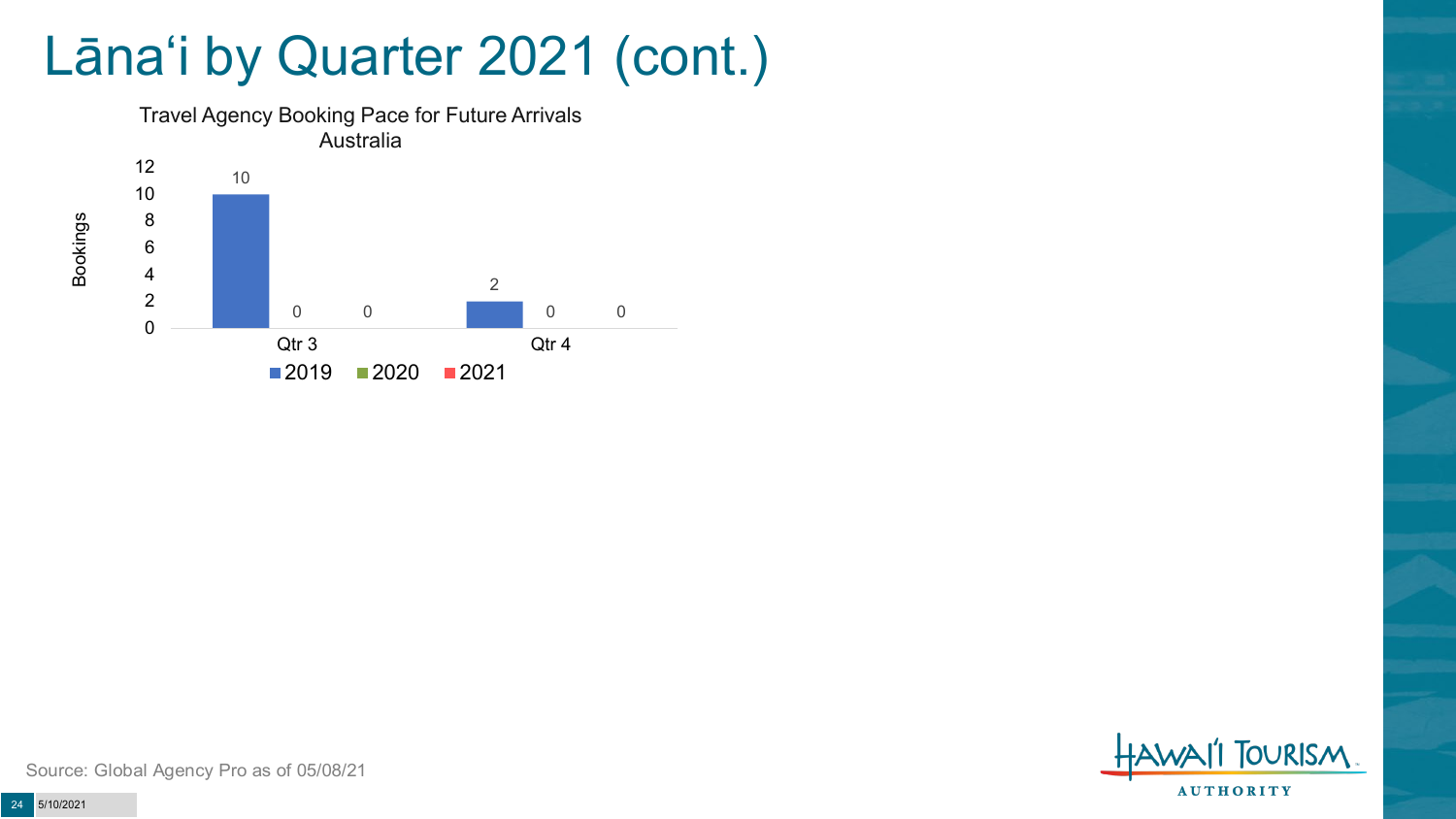# Kaua'i by Month 2021











Source: Global Agency Pro as of 05/08/21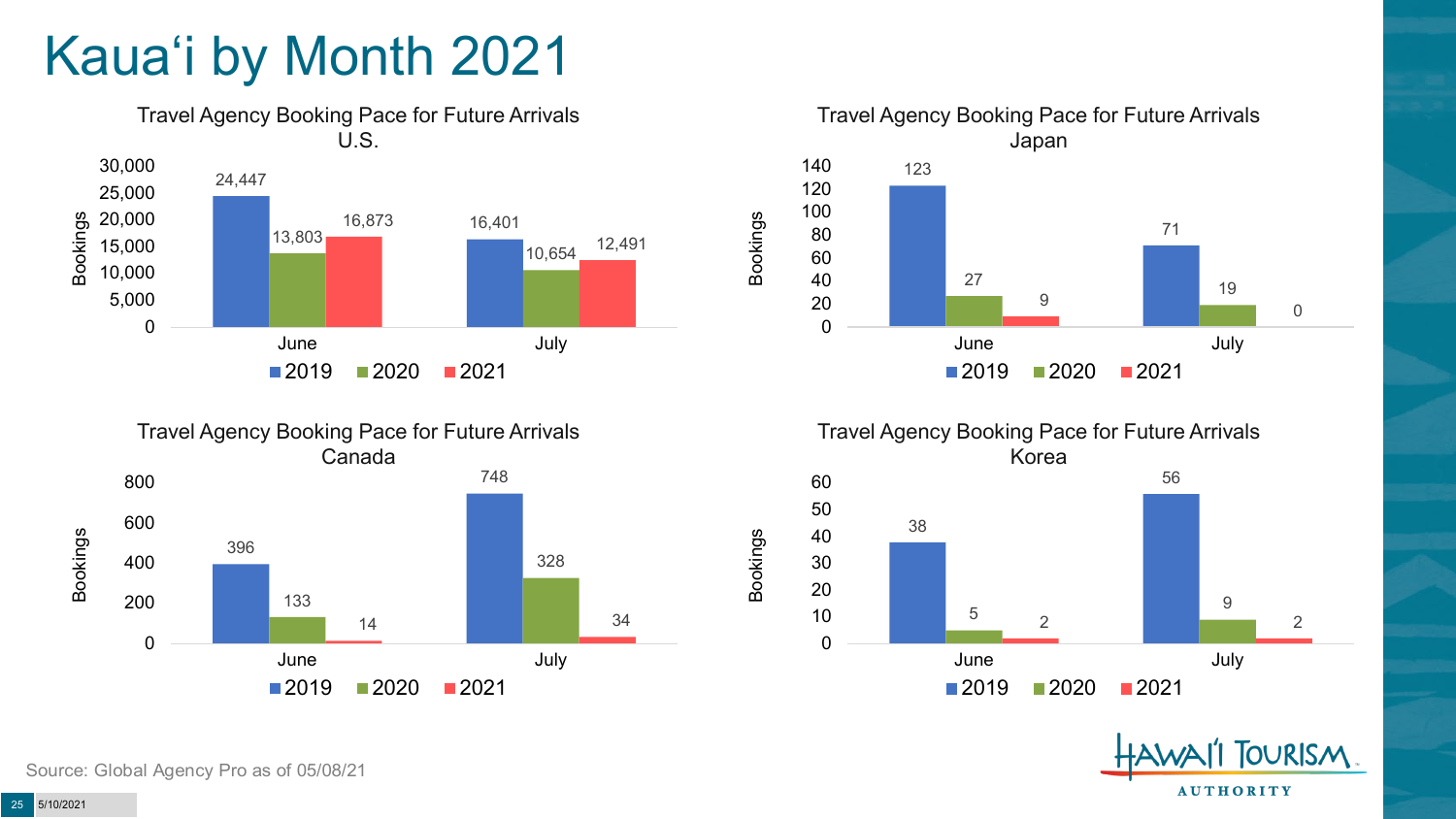# Kaua'i by Month 2021 (cont.)





Source: Global Agency Pro as of 05/08/21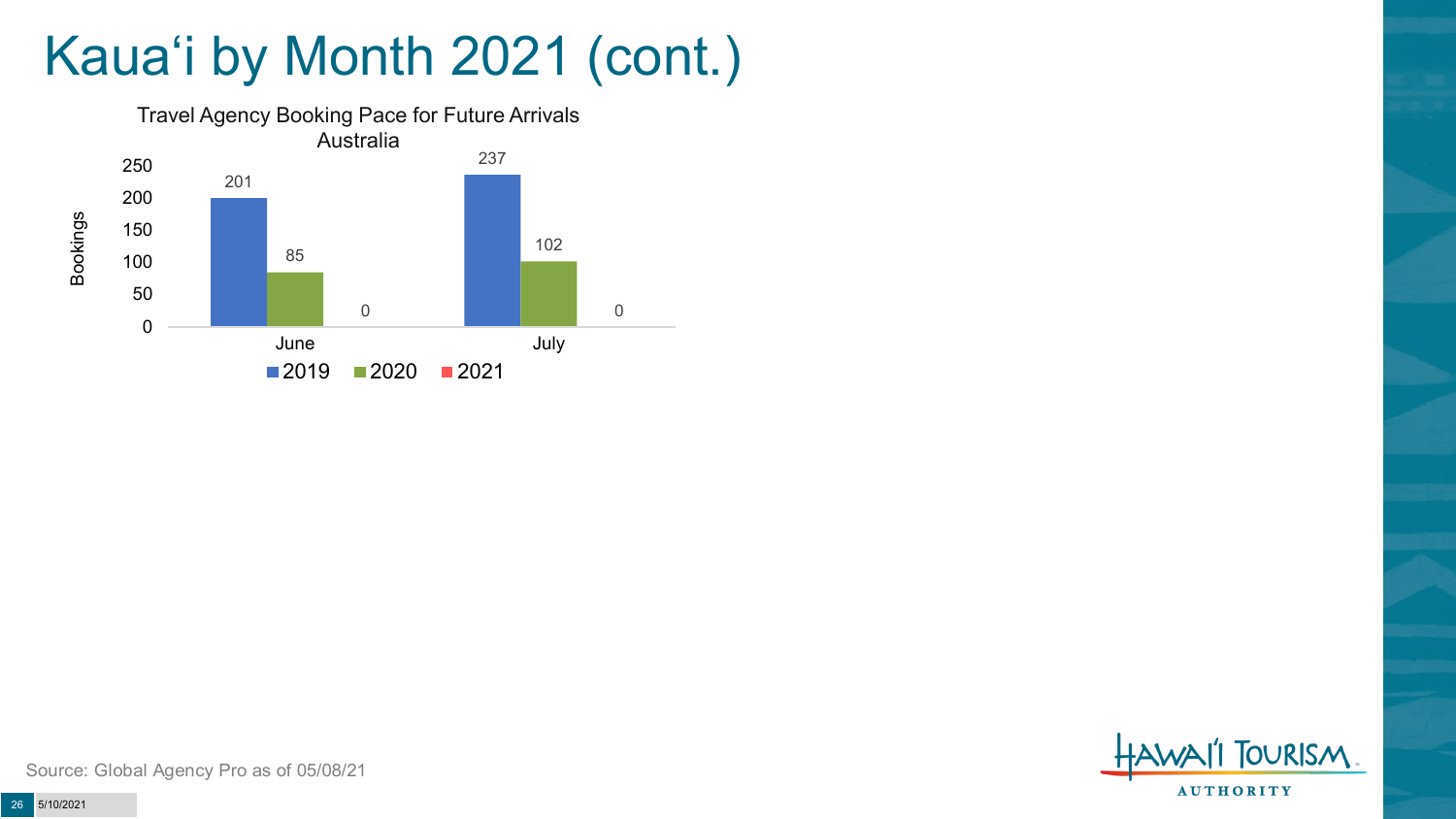# Kaua'i by Quarter 2021







Travel Agency Booking Pace for Future Arrivals Korea



Bookings



Source: Global Agency Pro as of 05/08/21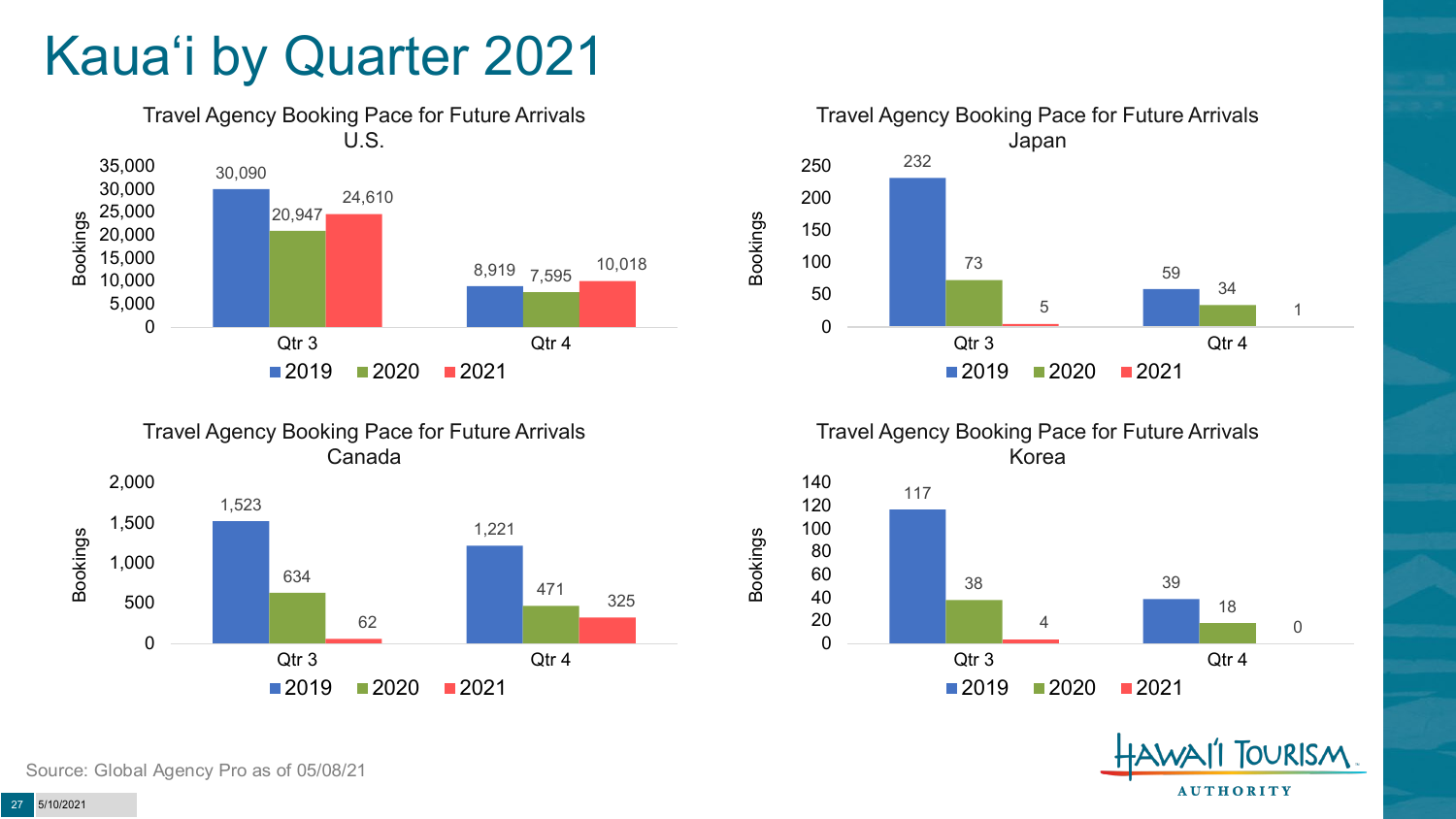# Kaua'i by Quarter 2021 (cont.)



**FOURISM AUTHORITY** 

Source: Global Agency Pro as of 05/08/21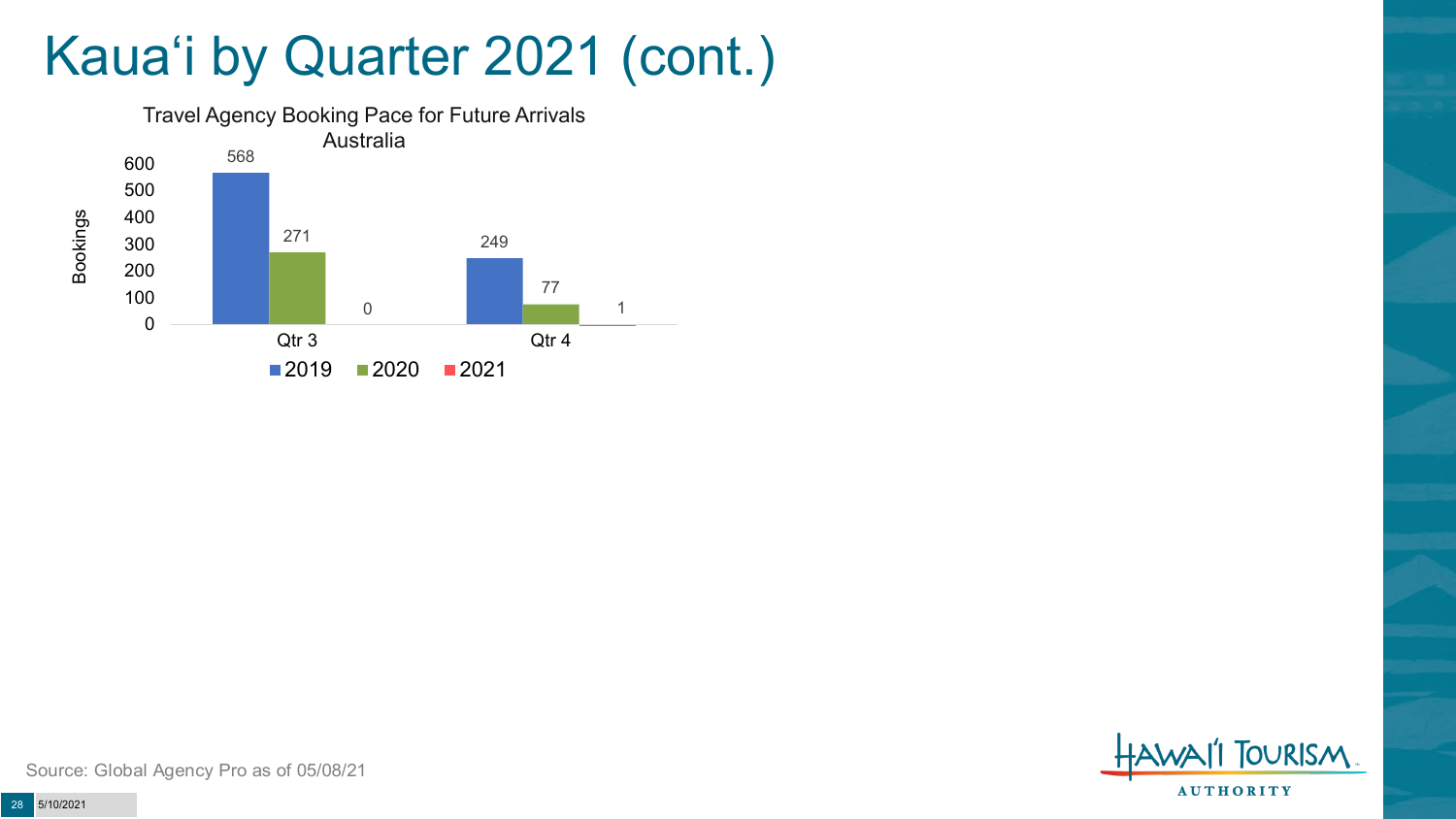# Hawai'i Island by Month 2021







Travel Agency Booking Pace for Future Arrivals Korea

Bookings





Source: Global Agency Pro as of 05/08/21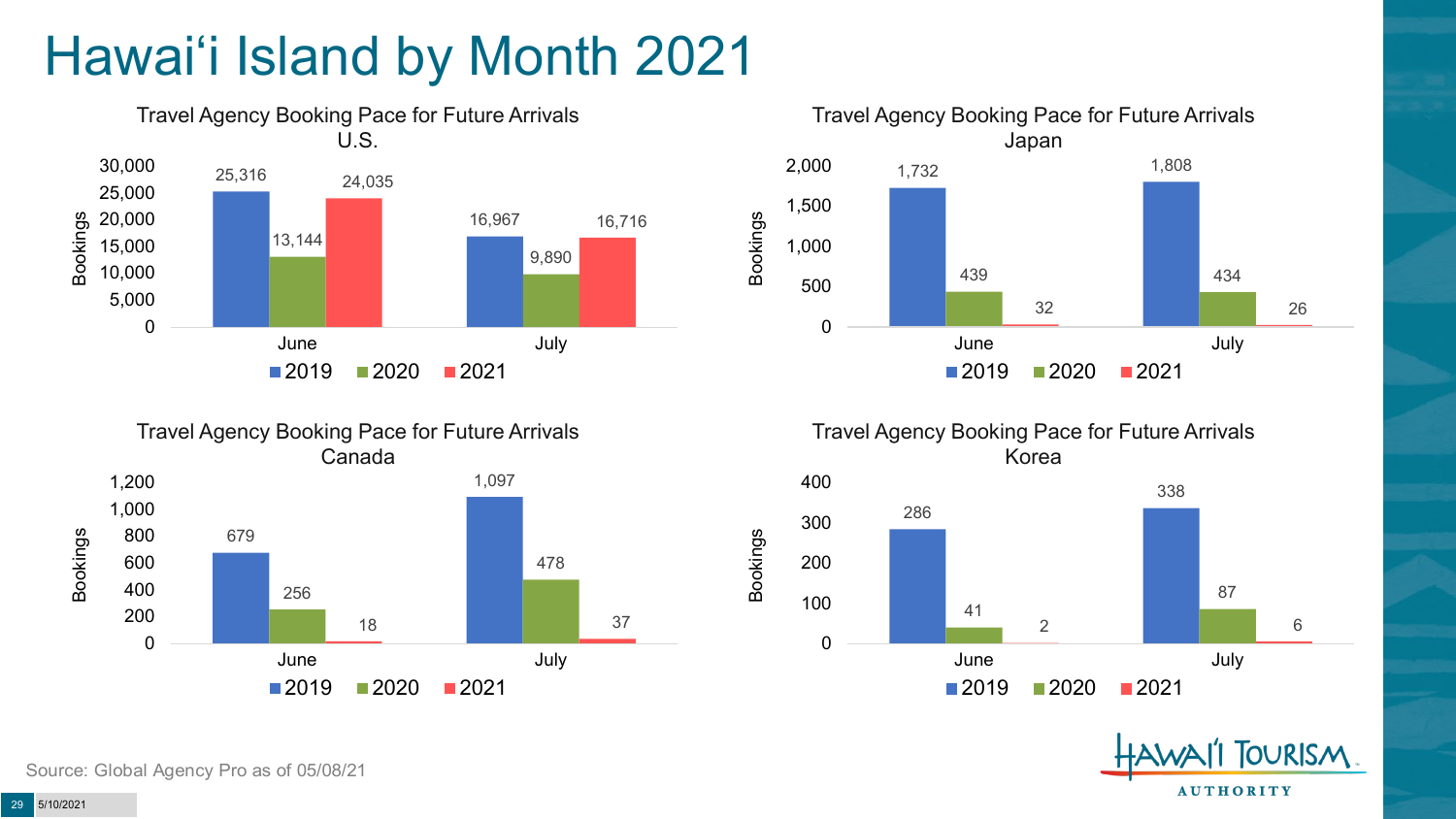# Hawai'i Island by Month 2021 (cont.)





Source: Global Agency Pro as of 05/08/21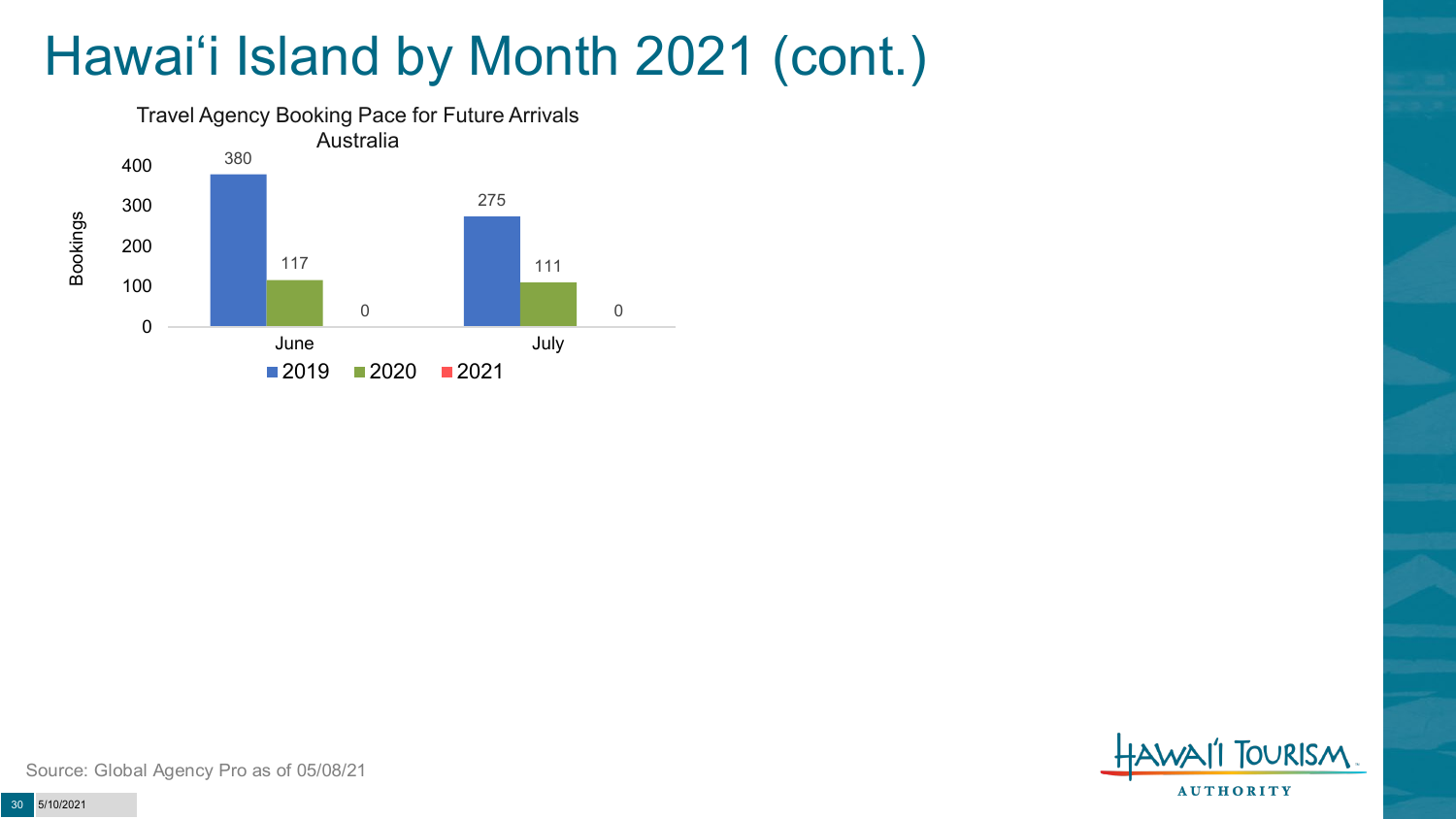# Hawai'i Island by Quarter 2021











Source: Global Agency Pro as of 05/08/21